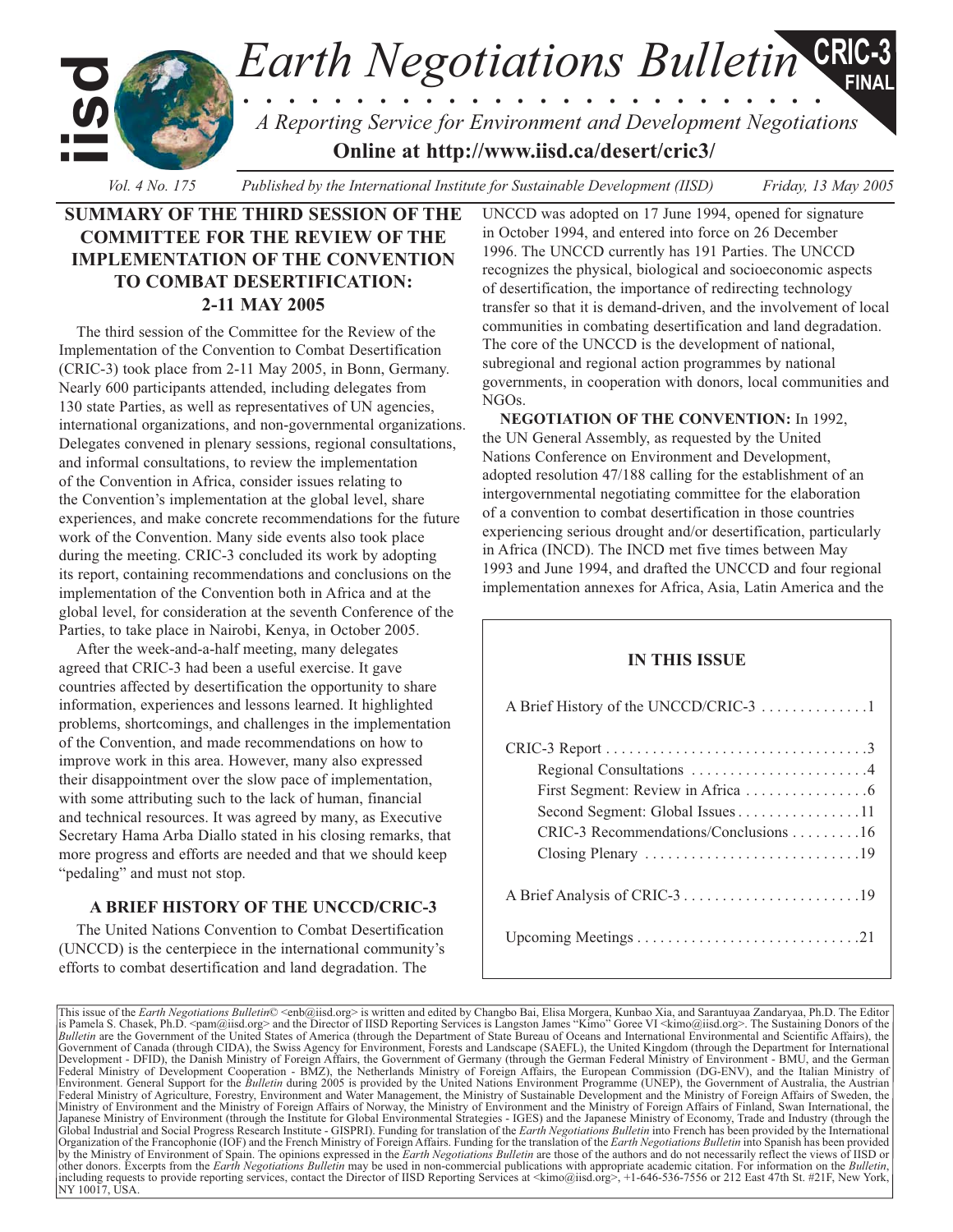*Friday, 13 May 2005 Vol. 4 No. 175 Page 2 Earth Negotiations Bulletin*

Caribbean, and the Northern Mediterranean. A fifth annex for Central and Eastern Europe was elaborated and adopted during COP-4 in December 2000.

Pending the UNCCD's entry into force, the INCD met six times between January 1995 and August 1997 to hear progress reports on urgent action for Africa and interim measures in other regions, and to prepare for COP-1. The preparations included discussion of the Secretariat's programme and budget, the functions of and administrative arrangements for the financial mechanism under the UNCCD, the Global Mechanism (GM), and the establishment of the Committee on Science and Technology (CST).

**COP-1:** The first Conference of the Parties (COP-1) met in Rome, Italy, from 29 September to 10 October 1997. The CST held its first session concurrently from 2-3 October. The COP-1 and CST-1 agendas consisted primarily of organizational matters. Delegates selected Bonn, Germany, as the location for the UNCCD's Permanent Secretariat and the International Fund for Agricultural Development (IFAD) as the organization to administer the GM. At the CST's recommendation, the COP established an *ad hoc* panel to oversee the continuation of the process of surveying benchmarks and indicators, and decided that CST-2 should consider linkages between traditional and modern knowledge. One plenary meeting was devoted to a dialogue between NGOs and delegates. Delegates subsequently adopted a proposal that plenary meetings at future COPs be devoted to similar NGO dialogues.

**COP-2**: COP-2 met in Dakar, Senegal, from 30 November to 11 December 1998. The CST met in parallel with the COP from 1-4 December. Delegates approved arrangements for the institutional linkage between the UNCCD and the UN Secretariat and the headquarters agreement with the German Government. The Secretariat moved to Bonn in early 1999. The COP approved adjustments to its budget and adopted the outstanding rules of procedure concerning Bureau members, but retained bracketed language regarding rule 47 on majority voting in the absence of consensus. Central and Eastern European countries were invited to submit to COP-3 a draft regional implementation annex. The CST established an *ad hoc* panel to follow up its discussion on linkages between traditional and modern knowledge. Delegates considered, but deferred to COP-3, decisions on the Secretariat's medium-term strategy, adoption of the Memorandum of Understanding (MOU) between the COP and IFAD regarding the GM, and a proposal by the Group of 77 and China (G-77/China) to establish a Committee on the Review of the Implementation of the Convention (CRIC).

**COP-3:** Parties met for COP-3 in Recife, Brazil, from 15-26 November 1999, with the CST meeting in parallel to the COP from 16-19 November. The COP approved the long-negotiated MOU regarding the GM. It decided to establish an *ad hoc* working group to review and analyze in depth the reports on national, subregional and regional action programmes and to draw conclusions and propose concrete recommendations on further steps in the implementation of the UNCCD. Delegates also agreed to continue consultations on the additional draft regional implementation annex for Central and Eastern Europe,

with a view to adopting it at COP-4. The COP appointed an *ad hoc* panel on traditional knowledge and an *ad hoc* panel on early warning systems.

**COP-4:** COP-4 convened from 11-22 December 2000, in Bonn, Germany. The CST met from 12-15 December. The COP's notable achievements were the adoption of the fifth regional annex for Central and Eastern Europe, commencement of work by the *ad hoc* working group to review UNCCD implementation, initiation of the consideration of modalities for the establishment of the CRIC, submission of proposals to improve the work of the CST, and the adoption of a decision on the GEF Council initiative to explore the best options for GEF support to the UNCCD's implementation.

**COP- 5:** COP-5 met from 1-13 October 2001, in Geneva, Switzerland, and the CST met in parallel from 2-5 October. The COP focused on setting the modalities of work for the two-year interval before COP-6. Progress was made in a number of areas, most notably, in the establishment of the CRIC, identification of modalities to improve the efficiency and effectiveness of the CST, and in the enhancement of the UNCCD's financial base following strong support for a proposal by the GEF to designate land degradation as a new focal area for funding.

**CRIC-1:** The first meeting of the CRIC was held at the Food and Agriculture Organization (FAO) headquarters in Rome, Italy, from 11-22 November 2002. The CRIC was established in accordance with decision 1/COP.5 to regularly review the implementation of the UNCCD, draw conclusions, and propose concrete recommendations to the COP on further implementation steps. CRIC-1 considered presentations from the five UNCCD regions, addressing the seven thematic issues under review: participatory processes involving civil society, NGOs and community-based organizations; legislative and institutional frameworks or arrangements; linkages and synergies with other environmental conventions and, as appropriate, with national development strategies; measures for the rehabilitation of degraded land, drought and desertification monitoring and assessment; early warning systems for mitigating the effects of drought; access by affected country Parties, particularly affected developing country Parties, to appropriate technology, knowledge and know-how; and resource mobilization and coordination, both domestic and international, including conclusions of partnership agreements.

The meeting also considered information on financial mechanisms in support of the UNCCD's implementation, advice provided by the CST and the GM, and the Secretariat's report on actions aimed at strengthening the relationships with other relevant conventions and organizations.

CRIC-1 adopted recommendations on the programme of work for CRIC-2, noting that CRIC sessions held during the ordinary sessions of the COP will: consider the comprehensive report of the intersessional session; review the policies, operational modalities and activities of the GM; review reports prepared by the Secretariat on the execution of its functions; and consider reports on collaboration with the GEF.

**COP-6:** COP-6 met from 25 August-6 September 2003, in Havana, Cuba. Progress was made on a number of issues, including: the designation of the Global Environment Facility (GEF) as a financial mechanism of the UNCCD; activities for the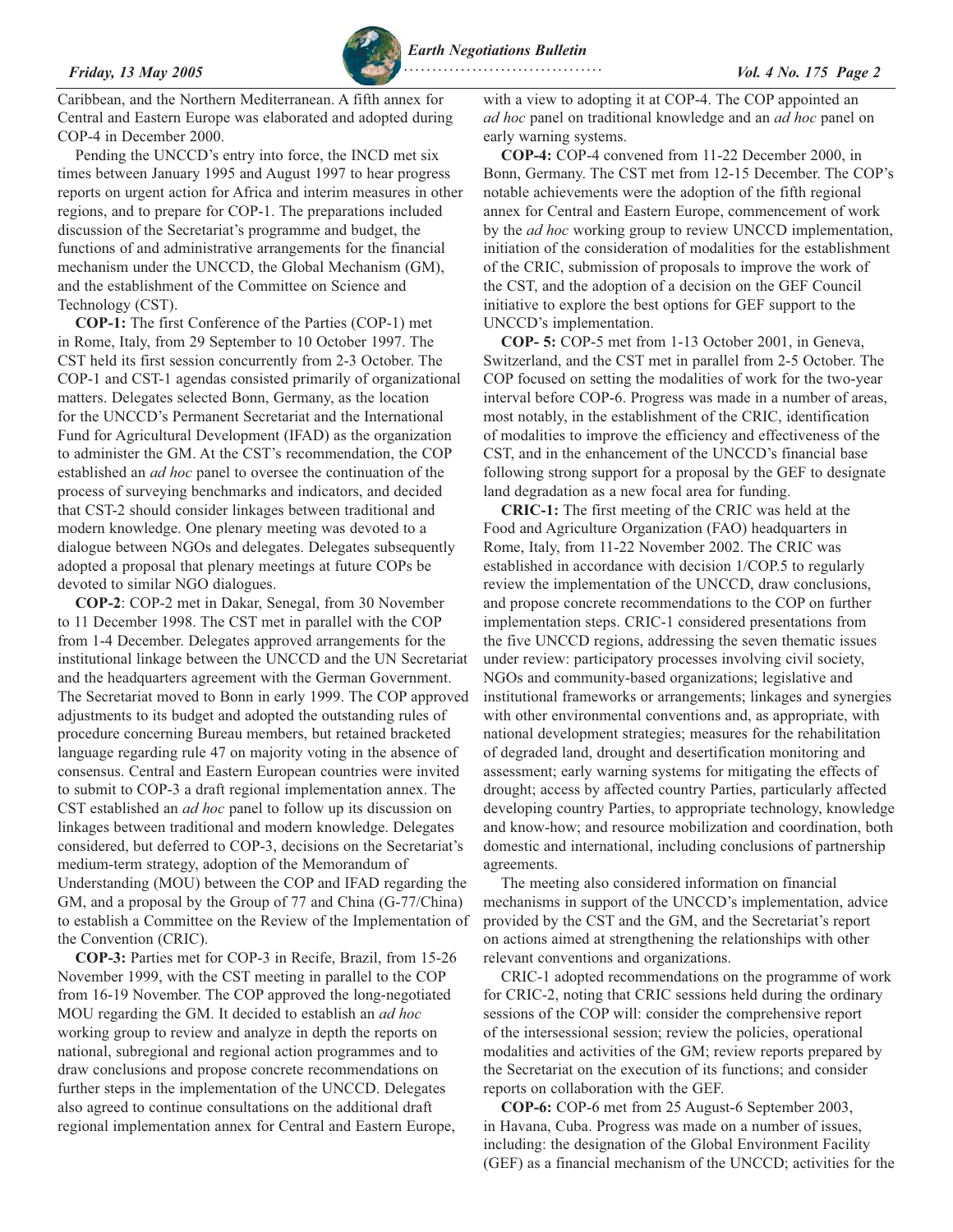### <span id="page-2-0"></span>*Vol. 4 No. 175 Page 3 Friday, 13 May 2005*



*Earth Negotiations Bulletin*

promotion and strengthening of relationships with other relevant conventions and international organizations, institutions and agencies; enhancing the effectiveness of the CST; and follow-up to the World Summit on Sustainable Development (WSSD). The COP adopted 31 decisions, of which eight were developed in the CST and six in the CRIC.

COP-6 marked the UNCCD's transition from awareness raising to implementation. Among the issues marking the transition were the designation of the GEF as a financial mechanism to the UNCCD and identification of criteria for the CRIC's COP-7 review. Two factors served as an additional impetus to making significant progress: the presence of Cuban President Fidel Castro, known for his ability to do "much with very little," and the first anniversary of the WSSD, which identified combating desertification as a tool for eradicating poverty.

# **CRIC-3 REPORT**

On Monday morning, 2 May 2005, CRIC-3 Chair Mohamed Mahmoud Ould El Ghaouth (Mauritania) opened the session. He pointed out that the next step for UNCCD is to have an impact in the field and ensure continuing involvement of stakeholders. He also noted that due to financial difficulties, CRIC-3 had been postponed from 2004 to 2005, and support for the participation of developing countries and non-governmental organizations (NGOs) was limited. He linked the significance of CRIC-3 to: the Convention's potential to encourage an integrated approach to implement the goals of the World Summit on Sustainable Development (WSSD) and the Millennium Development Goals (MDGs); formulation of decisions to be submitted through CRIC-4 to COP-7 for adoption; and consideration of the future of the CRIC process at COP-7. He encouraged CRIC-3 to make contributions to the needed strengthening of the sustainability aspects of the MDGs.

Participants then elected Evgeny Gorshkov (Russian Federation) as the Rapporteur, and adopted the agenda and organization of work (ICCD/CRIC(3)/1).

In his opening statement, UNCCD Executive Secretary Hama Arba Diallo noted that inadequate levels of contributions to the trust fund for participation have prevented many eligible country Parties and NGOs from being effectively represented. He expressed gratitude to donors for their support for the CRIC process and mentioned a GEF Medium-Sized Project co-financed by the World Bank, which enabled the organization of three subregional workshops on lessons learned and best practices in Africa. He introduced the structure of the session, which included two segments: review of the implementation of the Convention in Africa, and the review of selected issues relating to the Convention implementation process at the global level. He appealed to the affected country Parties that have not yet adopted their national action programmes (NAPs) to intensify their efforts with a view to finalizing their NAPs by the end of 2005. He emphasized that the UNCCD is a tool that can greatly contribute to poverty eradication.

Following regional consultations, the plenary resumed on Tuesday morning, 3 May, to hear statements by the representatives of regional and interest groups. Jamaica, on behalf of the G-77/China, and Luxembourg, on behalf of

the European Union (EU), stressed the importance of the implementation of the Convention in achieving the MDGs, with the EU proposing to emphasize desertification both at the national and international levels at the Millennium Review Summit in September 2005. The G-77/China welcomed the creation of GEF Operational Programme 15 (OP 15) on land degradation, suggesting that it should be driven by a bottom-up approach. She said that the GEF and its implementing agencies should ease bureaucracy and avoid additional conditionalities in disbursing and allocating funds according to countries' needs. She stressed the need to: continue to address funding sources besides the GEF; actualize technology transfer commitments; and renew commitments to the UNCCD, seizing the opportunity of the International Year of Deserts and Desertification (IYDD) in 2006. Recalling the Paris Decision on Aid Effectiveness, the EU stressed that resource mobilization for NAPs should become a part of national development strategies, and that the scientific edge of the Convention, including traditional knowledge, should be sharpened. He also recommended that CRIC be a forum for substantive, results-oriented discussions, with less formalities and increased interactivity, with the G-77/China stressing that the viability of the CRIC process has been clearly demonstrated.

Syria, on behalf of the Asian Group, noted that the effective implementation of NAPs, subregional action programmes (SRAPs), and regional action programmes (RAPs) is still lagging behind, and stressed the urgent need to harmonize programme activities at all levels. Drawing attention to difficulties experienced in the African region in preparing their national reports, due to the prolonged process of resource mobilization, he called for enhanced institutional processes and financial support for the effective implementation of the Convention.

On behalf of the African Group, Swaziland noted that the review of the implementation of the Convention in Africa was helpful in raising awareness of the economic needs of people who depend on the use of natural resources. He called upon all stakeholders to target income-generating projects for the poor to achieve sustainable land management (SLM). He encouraged delegates to find an appropriate strategy for timely and adequate funding for the preparation of national reports. Noting that only few African countries have accessed GEF's OP 15 funding, he said many African countries have finalized their NAPs and need investment to implement them.

On behalf of Central and Eastern Europe (CEE), Armenia said the review of implementation in Africa will be useful in the preparation of national reports of countries in the region. Drawing attention to the geographic location of the region and the similarity of the problems faced in the CEE and Mediterranean regions, he expressed the interest of CEE countries in participating in the programme for Northern Mediterranean countries. Concerning global issues, in addition to resource mobilization and transfer of technology and knowhow, he emphasized the need for support for the development of NAPs through the Global Mechanism and for the preparation of national reports. He also requested the Secretariat to hold a regional workshop to assist CEE countries in this regard.

St. Vincent and the Grenadines, on behalf of Latin America and the Caribbean, said the recommendations of CRIC-3 should take into account the position of the UN General Assembly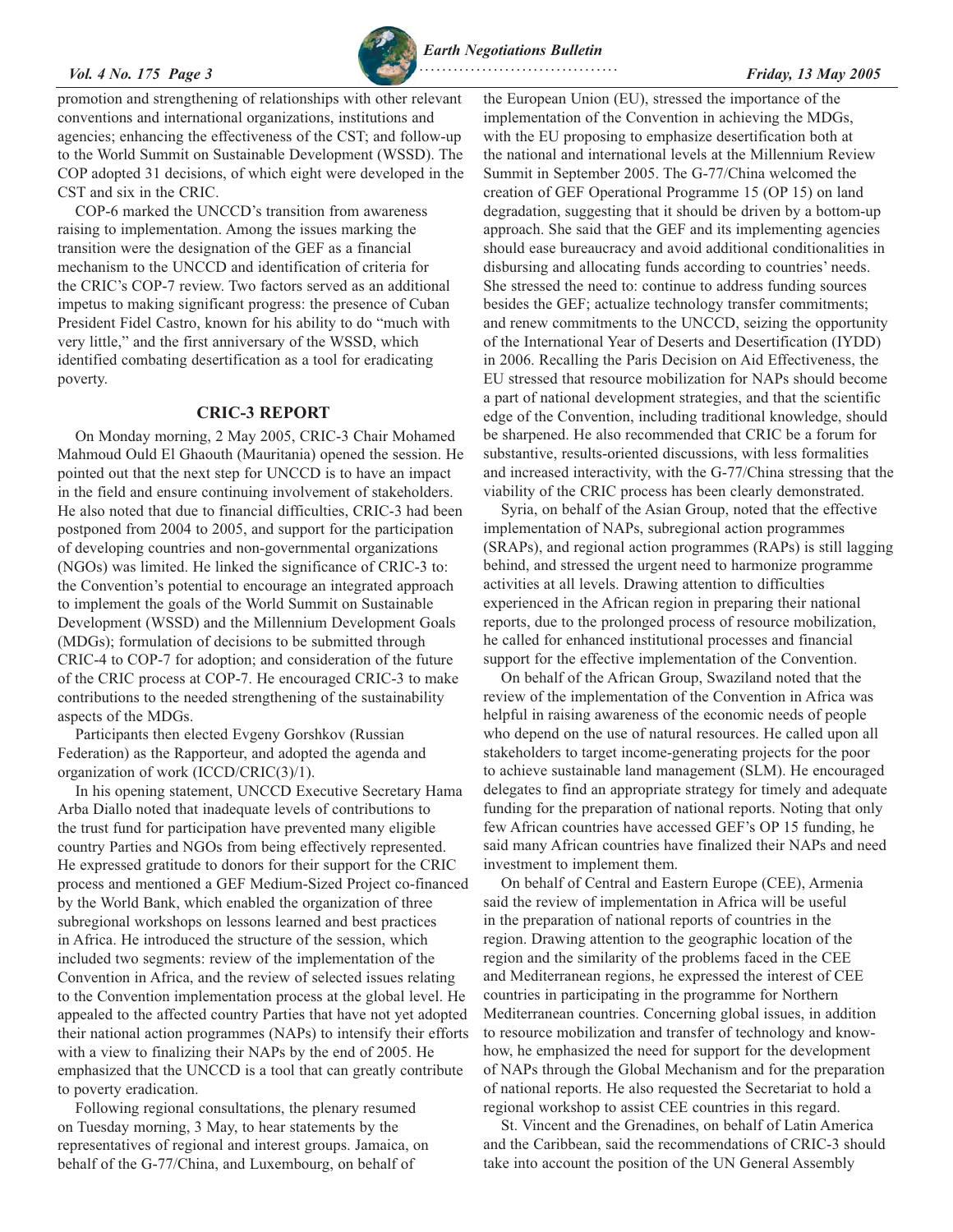<span id="page-3-0"></span>*Friday, 13 May 2005 Vol. 4 No. 175 Page 4 Earth Negotiations Bulletin*  **. . . . . . . . . . . . . . . . . . . . . . . . . . . . . . . . . . .** 

in relation to the IYDD. He emphasized cooperation and partnership in the effective implementation of the Convention, and said a concrete effort should be made to address the recurrent problem of resource mobilization and shortage of finances. He also said the region looks forward to the full and committed support of the GEF and the World Bank in preparing national reports.

Norway, on behalf of JUSSCANNZ, stressed that issues of combating desertification must be considered in light of broader international commitments such as the MDGs and the IYDD. Highlighting the UNCCD's role in reminding the international community that combating land degradation and eradicating poverty are complementary, he said the Convention is a major tool to integrate dryland development into poverty reduction strategy papers (PRSPs). He also noted that NAPs should be integrated into macroeconomic policy and national poverty alleviation strategies, and said that greater emphasis should be placed on civil society participation in the implementation of the Convention.

### *REGIONAL CONSULTATIONS*

Following the opening plenary on Monday, 2 May, and Tuesday morning, 3 May, Parties participated in parallel regional consultations.

**AFRICA:** The consultation was chaired by Bongani Masuku (Swaziland). He made a presentation on results of the three subregional workshops: Subregional Workshop for North and West Africa, from 9-11 February 2005, in Ouagadougou, Burkina Faso; Subregional Workshop for Central Africa, from 15-17 February 2005, in Douala, Cameroon; and Subregional Workshop for Eastern and Southern Africa, from 21-23 February 2005, in Addis Ababa, Ethiopia. UNCCD Executive Secretary Diallo said contributions from African country Parties will provide a landmark in the history of the CRIC.

Regarding the participatory process involving NGOs, Civil Society Organizations (CSOs), and Community Based Organizations (CBOs), delegates emphasized the importance of strengthening their capacity to participate. On rehabilitation of degraded land, delegates noted that it is essential to understand and address the primary causes of degradation. Regarding the GEF, they emphasized that assistance should be provided to African country Parties to strengthen their capacity in accessing GEF funding. They called for assistance to be provided to those countries in Africa that have not developed their NAPs. On the implementation of UNCCD, they called for close links and synergies with other environmental conventions, especially the United Nations Framework Convention on Climate Change (UNFCCC) and the Convention on Biological Diversity (CBD). They noted that it is necessary to improve the proper functioning and efficiency of the National Coordination Bodies (NCBs), and that a mechanism for monitoring and assessing the efficiency of NCBs should be set up. They also stressed the need for the integration of NCBs within the three Rio conventions, i.e. UNFCCC, UNCCD and CBD.

On the implementation of the RAP and its thematic programme networks (TPNs) to combat desertification in Africa, the following comments were made: institutions responsible for the TPNs should make plans for the implementation of RAP; the RAP should be implemented at the subregional and

regional levels; and operation and effectiveness of TPNs should be emphasized. Delegates highlighted that it is necessary to do more electronic networking for the exchange of information, and that there is a need for a detailed and objective evaluation of the performance of TPNs and information sharing and dissemination, especially to policy makers.

The regional consultation continued on Tuesday morning, 3 May. Regarding ways and means of improving procedures for communicating information, as well as the quality and format of national reports, the Secretariat pointed out some problems, including that very few reports provide details on how Parties are using impact indicators, or whether these indicators are being tested in the field; and that the funding for reporting activities has not been predictable and consistent. During the discussion, participants requested donors and international organizations to provide adequate funding and assistance in strengthening their capacity to produce high quality reports. They requested the Secretariat to facilitate the organization of workshops and other capacity building activities, in which the National Focal Points (NFPs) should be fully involved.

On necessary adjustments to the elaboration and implementation of action programmes, the Secretariat said that in the national reports submitted by the Parties, issues such as energy, monitoring, and early warning, have not been adequately addressed. While supporting the development of renewable energy sources, some countries said that some technologies, such as solar energy equipment, are not affordable in African countries, and emphasized the importance of developing practical and affordable renewable energy sources. One delegate emphasized the importance of the protection and rational use of rangelands. Participants requested assistance in the development of monitoring and early warning systems.

**ASIA:** Khaled Al-Shara'a (Syria) chaired the consultation. Executive Secretary Diallo summarized the regional perspectives in the implementation of the convention in Asia and noted that the issue of land degradation has become a priority in the region's sustainable development agenda. He stressed the need for mobilizing financial resources and promoting greater involvement of international partners in the implementation of NAPs, SRAPs and the RAP, and highlighted the importance of south-south cooperation for promoting know-how and technology transfer.

On the participatory approach to the drafting and implementation of action programmes, an NGO representative said participation can be enhanced through initiatives for local people's involvement such as community and school gardens. One country highlighted the importance of indicators for follow-up and evaluation of national activities.

Regarding legislative and institutional frameworks, one delegate said the absence of national legislation affects resource mobilization and financing, while another stressed the importance of law enforcement. On linkages and synergies with other environmental conventions, some countries highlighted the need for developing synergies at both the international and national levels. On measures for the rehabilitation of degraded land and early warning systems to mitigate the effects of drought, an NGO stressed the need for practical recommendations that can be applied.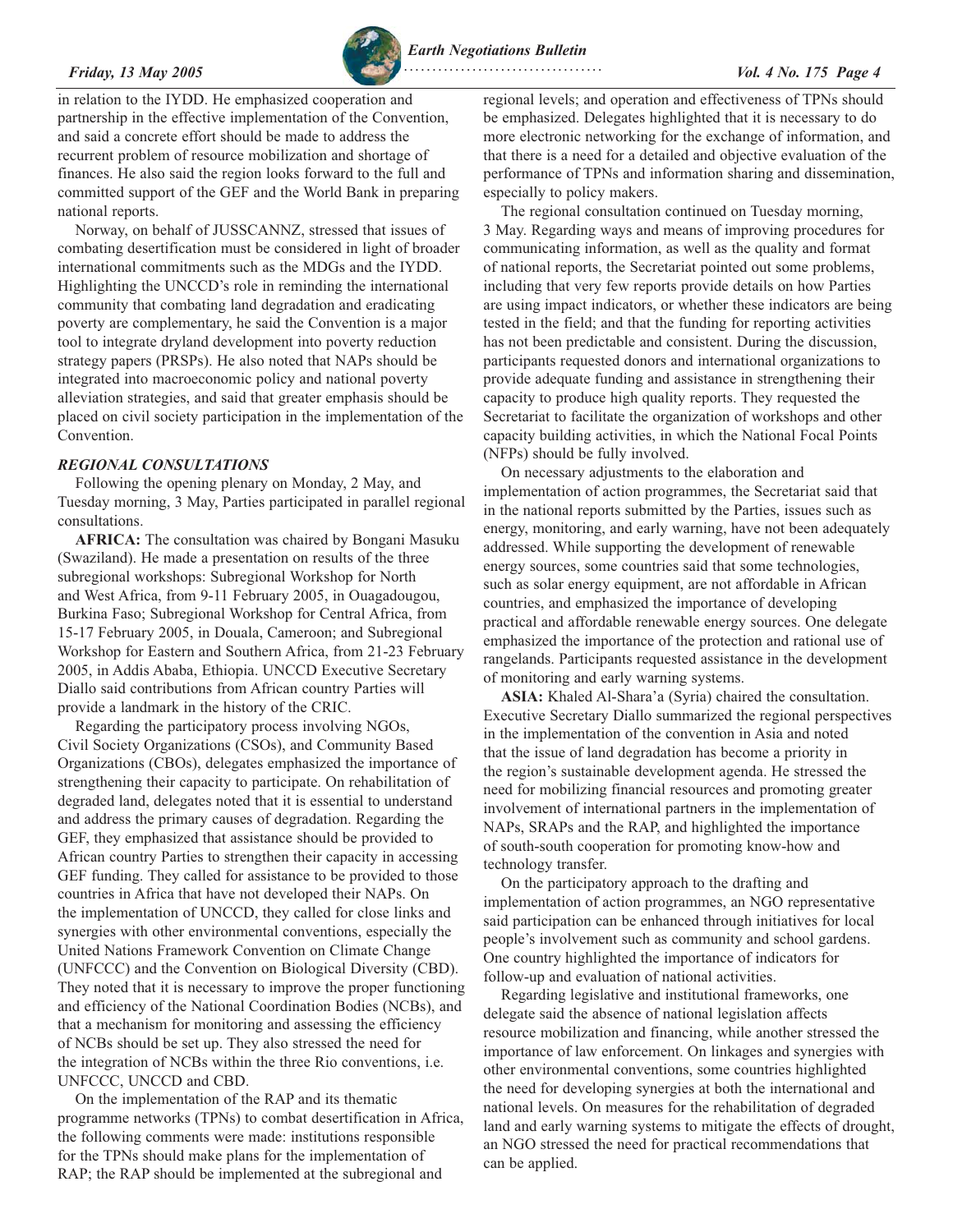

*Earth Negotiations Bulletin*  **. . . . . . . . . . . . . . . . . . . . . . . . . . . . . . . . . . .** 

Regarding resource mobilization, several delegates stressed the need for: identifying the needs and demands for funding; changing the financing strategy; linking activities to combat desertification with poverty eradication; and providing financial support for the implementation of NAPs. Some countries also noted that the procedure for accessing funding should be made easier.

On ways and means to promote know-how and technology transfer, one country stressed the need to prioritize the immediate and long-term actions. Another noted that creating favorable conditions and allocating adequate financial resources are necessary for technology transfer, while others stressed that technology transfer requires resource mobilization. An NGO representative highlighted the best available technologies and those that have multiple effects.

On Tuesday morning, the United Nations Development Programme (UNDP) presented the UNDP/GEF portfolio project aimed at assisting the least developed countries (LDCs) and Small Island Developing States (SIDS) in developing their NAPs and mid-term investment plans for NAPs implementation, stressing the need for capacity development in these countries.

On monitoring and assessment of drought and desertification, one delegate highlighted the importance of south-south cooperation, while another stressed that there are no benchmarks for regional and subregional monitoring and assessment.

**LATIN AMERICA AND THE CARIBBEAN:** This regional consultation was chaired Edmund Jackson (St. Vincent and Grenadines). On participatory processes, many delegates noted that public awareness needs to be enhanced. One delegate noted that lack of human resources is a major obstacle, and another said financing is a key issue. One delegate suggested that governments and CSOs should establish focal points for participation and reach out to local communities. Some delegations said participatory processes can only be successful when governments institutionalize the processes and commit funding. One country also stressed the need to conduct evaluations on people's knowledge of land degradation.

On early warning systems for drought and rehabilitation of degraded lands, one country emphasized the importance for the region to continue its efforts in this area, especially on agricultural lands. Another stressed the importance of early warning system in combating desertification. One delegate drew attention to both prevention and cure measures, as well as financial and technical support in this regard.

In the afternoon, delegates considered resource mobilization and coordination. Executive Secretary Diallo stressed the need to identify and explore ways of mobilizing funds to enable countries to complete national reports and NAPs. Many expressed concern over the lack of funding. One delegate said that requests for funding to the region's Parties should be reflected in the CRIC-3 recommendations, especially for projects at the national and regional levels. Some speakers commented that very little funding has been provided to NGOs.

On access by affected country Parties, particularly affected developing country Parties, to appropriate technology, knowledge and know-how, the Committee for Science and Technology outlined ways to promote different types of technologies and approaches to technology transfer. One country said that

work done by the CST and its experts should be published. Another country underscored that the region has a lot to offer in traditional knowledge to stop desertification.

On consideration of ways and means to improve procedures for communicating information, as well as the quality and format of reports to be submitted to the COP, delegates emphasized the need to gather and disseminate information within the region through an information exchange center. One delegate advocated the use of official government websites for sharing information, and another suggested conventional tools such as radio broadcasting.

The Secretariat gave a presentation regarding consideration of necessary adjustments to the elaboration process and the implementation of action programmes, including review of the enhanced implementation of the obligations of the Convention. She drew attention to several new areas for the implementation process, including poverty eradication, renewable energy, and early warning systems for land degradation.

On Tuesday morning, one delegate highlighted the importance of subregional and national programmes, given that desertification goes across borders. Another stressed coordination among programmes. The Secretariat said that these programmes are demand-driven, and cannot be carried out without funding from governments. One speaker stressed synergies among various issues, conventions, and intergovernmental organizations, and that the SRAPs should strive to involve cooperation among neighboring countries.

Chair Jackson highlighted the key issues to be discussed within the regional context, including: the GEF replenishment, the role of GM, the Bonn Declaration on NAPs, and subregional and national programmes.

**NORTHERN MEDITERRANEAN & CENTRAL AND EASTERN EUROPE:** The consultation for these regions was co-chaired by Mario Quagliotti (Italy) and Ashot Vardevanyan (Armenia). On the CRIC-3 agenda, the Secretariat highlighted the review of both African and global issues, and pointed out that the CRIC mandates and functions will be subject to renewal, and the CRIC terms of reference to review, at COP-7. On the review of UNCCD implementation in affected African countries, the Secretariat stressed the need to focus on the: linkage between poverty reduction and desertification, promotion of incomegeneration activities, and involvement of local communities. The Secretariat stressed the need to include discussions on the World Trade Organization (WTO) within the UNCCD, and invited Parties to provide input to the report on implementation of the Bonn Declaration for submission to COP-7. Co-Chair Quagliotti noted that submission of NAPs was far beyond expectations. Experts from the two regions presented regional background information, with one highlighting the consensus among countries on the need to improve legislation on desertification.

On sustainable use and management of rangelands, a Northern Mediterranean expert underscored the need to encourage effective measures to disseminate a code on agricultural practices, and a CEE expert highlighted overgrazing as the most urgent problem. One country stressed the need for numerical indicators to ensure transparent and comparable reports.

Regional experts reported on desertification monitoring and assessment and on reforestation/afforestation programmes. The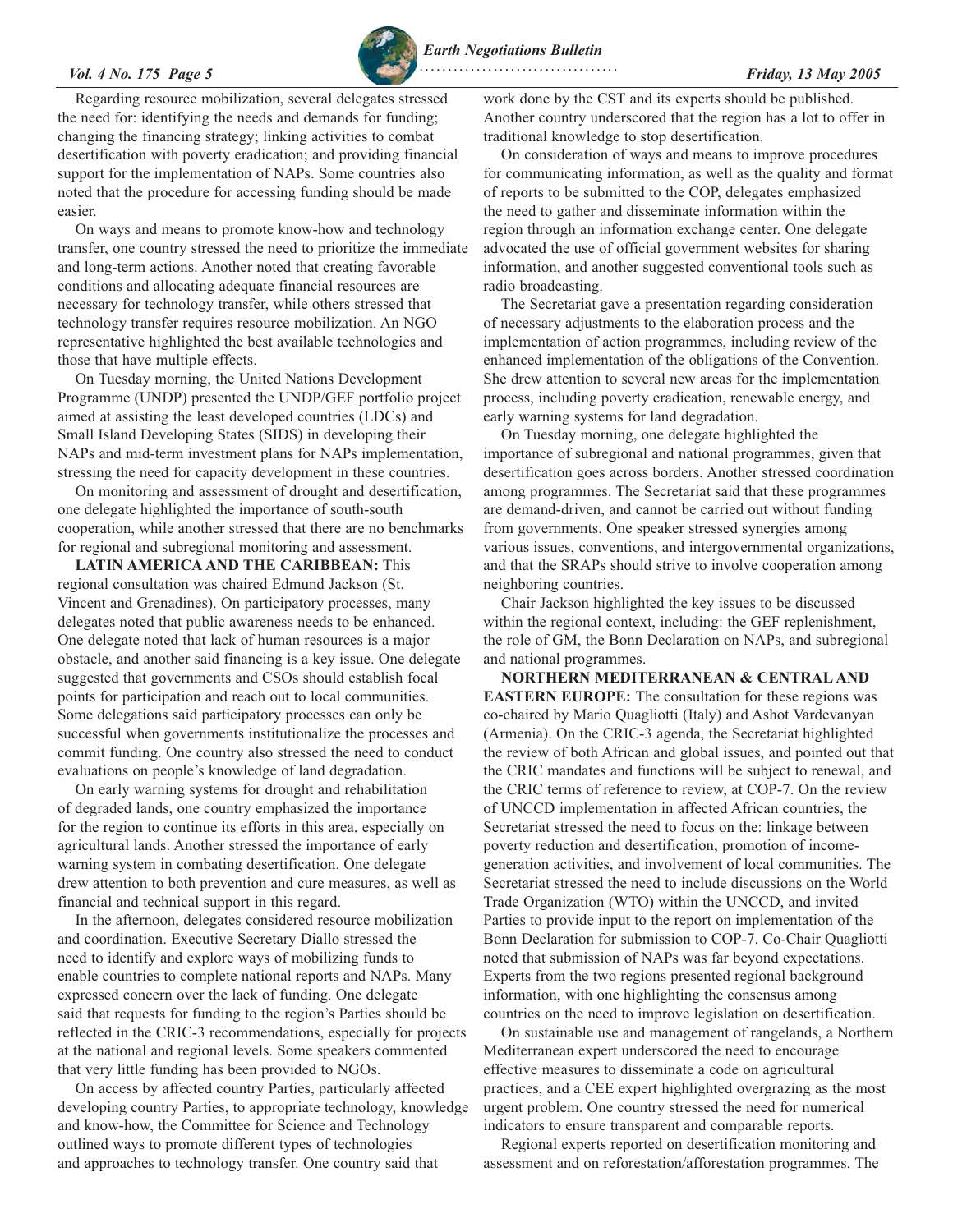CEE highlighted regional scientific research cooperation, with one participant prioritizing reforestation. On financing, the Secretariat suggested linking desertification to climate change, preventing natural disasters, poverty reduction and the MDGs. Other participants stressed the need for external funding, highlighting EU-funded projects. On technology transfer, one participant reported on the Millennium Ecosystem Assessment and the role of traditional knowledge. The Secretariat expressed concern about limited progress in reporting at the national level.

The consultation continued on Tuesday morning, when the Secretariat introduced the global interactive dialogues on mainstreaming NAPs and on impacts of desertification on migration and conflict. He also updated participants on regional cooperation, listing proposed activities by Northern Mediterranean and CEE countries. Several delegates shared their experiences in realizing the proposed activities, highlighting progress achieved and challenges faced due to financial constraints and limited national capacity. Some delegates withdrew proposed activities, and others confirmed their commitment but indicated expected delays. The Secretariat outlined the planned activities for 2006, as discussed by a steering committee, comprising the World Bank, UN Volunteers, UNESCO, FAO and the CBD. He stressed the new aspect of cultural heritage in deserts.

### *FIRST SEGMENT: REVIEW IN AFRICA*

On Tuesday afternoon, 3 May, Chair El Ghaouth introduced documents on the review of reports on implementation of affected African country Parties, including on the participatory process (ICCD/CRIC(3)/2, Add.1 to Add.4), review of reports by developed country Parties on measures taken to assist in the preparation and implementation of action programmes of affected African country Parties (ICCD/CRIC(3)/3, Add.1 and Add.2), and review of information provided by UN organizations, IGOs and NGOs on their activities in support of the preparation and implementation of the Convention in African countries (ICCD/CRIC(3)/4).

# **PARTICIPATORY PROCESSES, INVOLVING CIVIL SOCIETY, NGOs AND CBOs:** This thematic topic was considered in the plenary on Tuesday afternoon, 3 May. Delegates heard presentations by selected African countries.

Gabon presented its experience of involving stakeholders in drafting the national strategy for poverty reduction, and in different environmental programmes. She said the lessons learned suggest: making use of existing discussion forums; promoting information exchange between different stakeholders; establishing virtual discussion forums for information exchange; and promoting awareness-raising initiatives.

Ghana presented its experience in involving communities in bushfire management projects and empowering communities in the management of their natural resources, drawing attention to a tree growing programme initiated by a Yameriga women's group. She also emphasized the importance of using traditional beliefs in protecting natural resources.

Zimbabwe introduced the Muposhi District Project, focusing on the institutional framework for NAPs' implementation. The project aims at mobilizing all partners, with funding from the GM, focusing on law enforcement, capacity building of traditional leaders, public awareness, and support to district

<span id="page-5-0"></span>

environmental committees. The benefits of the project include poverty eradication, income generation, and reduction in the rate of desertification. On promoting participation in Convention implementation, she recommended: mobilizing adequate resources; investing in local institutional capacity building; promoting participation of all institutions; promoting ownership of initiatives by local communities; and developing synergies between multilateral environmental agreements and efforts by governments and NGOs.

The Drylands Coordination Group Sudan presented a case study in Ethiopia, focusing on different stakeholders' participation in "the hillside distribution to landless youth project." This project identified the roles and responsibilities in this participatory process of various groups, including: beneficiaries, associations, surrounding communities, governmental administrations, and NGOs. She said that participation at different levels and in different locations is all interrelated, recommending the legal recognition of local communities' institutions.

In the ensuing discussions, Colombia presented the conclusions reached during the Latin American and Caribbean Group (GRULAC) consultations, such as the need for permanent participation, lack of targeted funding and of adequate communication with local communities, and the possibility to use mass media. The EU recommended: the decentralization and allocation of funds to local governments and communities; the involvement of the private sector in SLM; and improved transparency in, and evaluation of, civil society participation in the Convention's implementation.

The G-77/China called on the international community to support the sustainability of participatory processes at the local level. India and Namibia supported empowerment of local communities through legislative initiatives. Indonesia stressed the links between poverty, livelihoods and participation, and the empowerment of women, youth and indigenous people. Kyrgyzstan emphasized poverty, migration and economic aspects of desertification as cross-cutting issues.

Tunisia said that the NAP is a good tool to promote participation by all stakeholders, suggesting that NGOs can be delegated for environmental tasks on a contractual basis. Algeria stressed that participation needs to be supported by programmes with clear procedures, targets and training. Tanzania noted that participation at the national level should be legalized in order to be effective. Iran pointed out to the role of research centers in promoting participation. Zimbabwe stressed decentralization of natural resources management to ensure participation.

**LEGISLATIVE AND INSITUTIONAL FRAMEWORKS OR ARRANGEMENTS:** This thematic topic was considered in the plenary on Wednesday, 4 May. The Secretariat outlined key points generated from the African subregional workshops, particularly the need to establish NCBs and to update and harmonize national legislation.

Benin shared the experiences in adopting measures to reduce the continuing pressure on natural resources, which are carried out through natural resources and land management programmes. He said that legal reform has been undertaken to update laws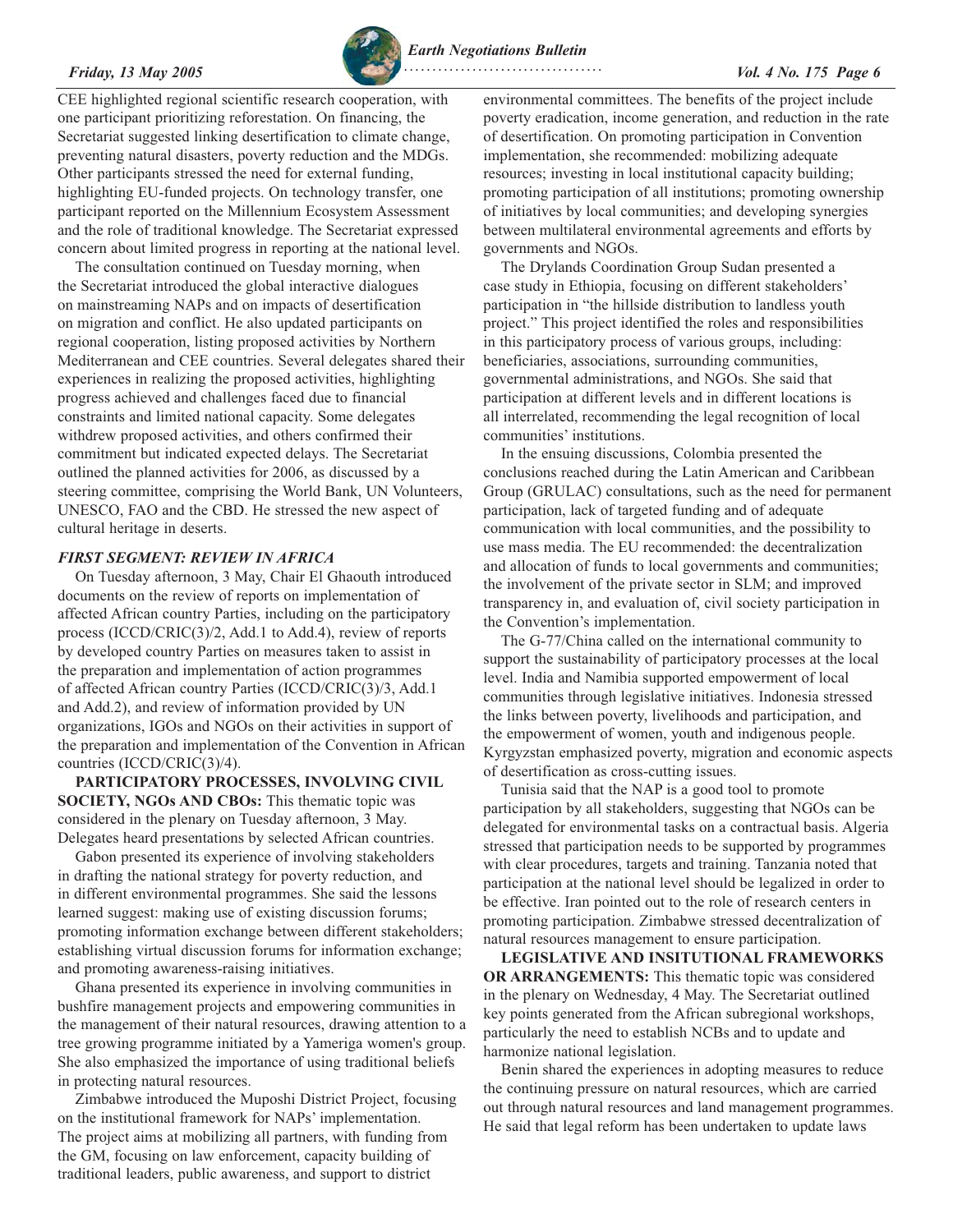### *Vol. 4 No. 175 Page 7 Friday, 13 May 2005*

*Earth Negotiations Bulletin*

 **. . . . . . . . . . . . . . . . . . . . . . . . . . . . . . . . . . .** 

and strengthen law enforcement, and, on the institutional side, various structures have been established with involvement of all actors.

Kenya outlined the main principles of its framework law on environment, highlighting the involvement of various institutions at all levels in law enforcement. Despite the successes achieved, the country still faces challenges, particularly: mobilizing resources; increasing national budgetary allocation to desertification; improving management of cross-border natural resources; and increasing local community involvement in environment management.

In its presentation, Seychelles highlighted: loss of land due to sea level rise, as a result of climate change; difficulties in enforcing laws and regulations due to lack of manpower and resources; and the protection of forty percent of its land.

Following the presentations, one delegate expressed interest in Kenya´s Citizens Tribunal and asked how it functions. Another delegate commented on the importance of traditional measures in the protection of land. Some delegations stressed that coordination and synergies among the three Rio conventions should be more concrete. China, on behalf of the Asian Group, highlighted the importance of legislation and law enforcement, as well as institutional arrangements and good coordination. Panama, on behalf of GRULAC, highlighted the importance of legislation and institutional frameworks, calling for strengthening global cooperation and actions in the field.

Lesotho and Uganda highlighted the consideration of social aspects. Uganda stressed that institutional and legal frameworks should aim to change the long-established traditional practices of land use that contribute to land degradation, and at increasing incentives at the community level. India outlined its national programmes for combating desertification and poverty eradication in affected areas, highlighting that India has definite and elaborate institutional and legal frameworks, but lack of adequate financial resources is the biggest constraint.

Calling for a particular attention to small island developing States (SIDS), Comoros noted that climate change, deforestation and the expansion of agricultural activities are the main causes of land degradation in SIDS. Cape Verde said plans and projects should focus on sustainable management of natural resources.

Tunisia stressed the role of NCBs in combating desertification, and highlighted that NAPs should be fully integrated into national development strategies. Noting the link between poverty and land degradation, the EU recommended that issues of land degradation be integrated into PRSPs, and some NAPs should be redesigned accordingly. He also emphasized the importance of empowering local authorities and communities in managing their own resources.

# **LINKAGES AND SYNERGIES WITH OTHER ENVIRONMENTAL CONVENTIONS AND, AS APPROPRIATE, WITH NATIONAL DEVELOPMENT STRATEGIES:** This thematic topic was taken up by the plenary on Wednesday, 4 May. The Secretariat introduced the main outcomes of the subregional workshops in relation to linkages and synergies.

The Gambia presented its national experience in developing synergies and linkages between various environmental conventions and national programmes, highlighting: the

participatory process based on the bottom-up approach; the joint implementation of UNCCD, UNFCCC and CBD action programmes; the synergy in the implementation of these action programmes with the PRSP, the national development strategies, and macroeconomic policies; integrated management of natural resources; and subsectoral and intersectoral policies and strategies. He said that the NAP has been integrated into the Gambia Environmental Action Plan and Local Environmental Action Plans.

Swaziland outlined its approaches to problems in promoting synergies: mainstreaming of the NAPs; enhancing capacity building of NFPs; engaging all stakeholders; and using national consultants to implement NAPs. Although some progress had been made, he identified shortcomings, including: lack of involvement of development partners and private sector; poor implementation of development strategies and policies; and low capacity of NFPs to coordinate and lead in the implementation of NAPs. He recommended strengthening national institutions and attracting development partners to increase direct funding for NAPs.

Highlighting common objectives of the three Rio conventions, France stressed the need for a collective system for information and data, which can also be used for early warning systems and adaptation to climate change. He suggested conducting studies on economic-social and environmental costs caused by loss of natural resources, and better coordination among donors and funds, and capacity building.

In the subsequent discussion, Algeria said that synergies among the three Rio conventions have not been achieved in Africa, stressing the need for projects on synergies. Burkina Faso emphasized the importance of internal cooperation and coordination. El Salvador said that water is the key issue in the three Rio conventions. Brazil introduced its experience in achieving synergies among national government departments, and international and regional organizations.

Argentina, supported by Tanzania, stressed that synergies between the three Rio conventions should be considered from the viewpoint of their specific objectives, as well as within the mandate and responsibilities of the focal points of the different conventions. Uganda said synergies add value in terms of efficient use of resources, and stressed the need for awareness raising for the effective coordination in the implementation of all environmental conventions. The EU highlighted the crosscutting nature of desertification, underscoring that the multidisciplinary coordination of environmental conventions at the national level would bring together different stakeholders.

Cambodia, on behalf of Asia, drew attention to the National Capacity Self Assessment (NCSA) project for the implementation of the three Rio conventions, aiming at identifying country-level priorities and capacity development needs, as well as at developing national strategies, to address global environmental issues. Senegal said that an assessment to identify synergies and better mobilization of resources should be carried out. Guinea-Bissau stressed the technical, institutional and financial aspects of synergies. Colombia stressed a serious consideration of the nature and objectives of synergies.

Switzerland expressed concern about promoting synergies as a formal approach at the local level. Cuba said synergies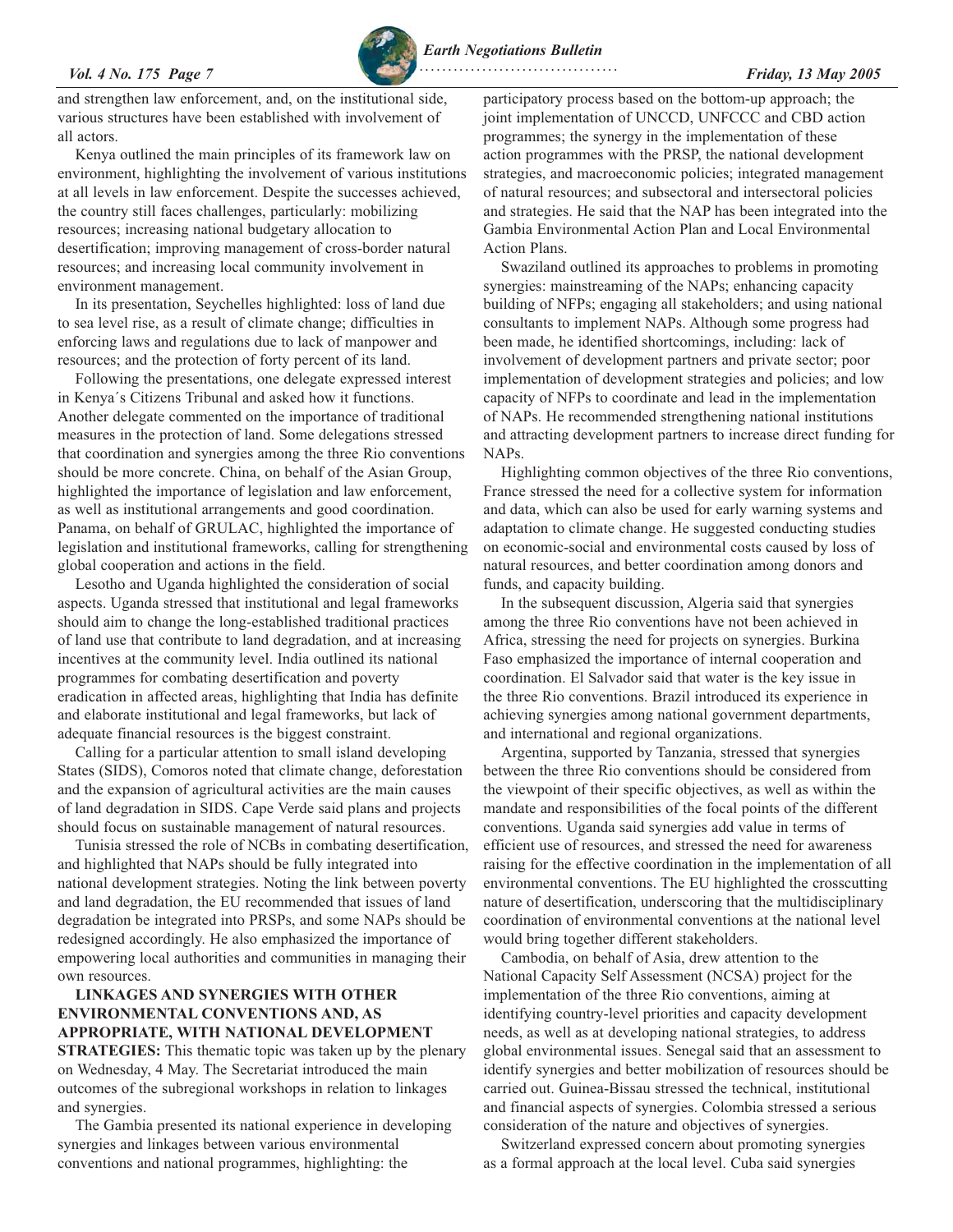

should be addressed in light of global issues, including poverty, food security, sustainable use of natural resources, pollution and climate change. Ethiopia introduced its experience in the synergetic implementation of the three conventions at the local level. Canada said that harmonization of the reporting activities and development of an information system is the key for synergies. Pakistan stressed coordination, awareness raising and capacity building at the local level. India was of the view that synergies should be placed at the strategic level, while coordination is required at the operational level.

In responding to the questions and comments raised, the Secretariat described activities for synergies between the three conventions including a joint liaison group, a joint work programme, an action paper on common activities, and a joint workshop on forests.

**RESOURCE MOBILIZATION AND COORDINATION, BOTH DOMESTIC AND INTERNATIONAL, INCLUDING CONCLUSIONS OF PARTNERSHIP AGREEMENTS:** This thematic topic was discussed in the plenary on Wednesday, 4 May. The Secretariat highlighted that African countries reported on the establishment of coordination mechanisms, but noted difficulties in accessing external funding and called for increased allocation of resources to GEF OP 15 in its fourth replenishment.

Ethiopia presented its experience in developing an environment fund through seed money from the government. He recommended operationalizing environmental funds, designing more participatory projects, and devoting the majority of funds to communities.

In his presentation, Morocco highlighted the territorial, participatory and dynamic approach of its NAP, and reported on budgetary reform that allowed public funds to be devoted to participatory processes and NGO projects. Niger stressed the role of the private sector in reforestation/afforestation projects and the decentralization process underway in the country, but noted that these efforts are still insufficient to tackle the magnitude of desertification in Niger.

The EU reiterated that drylands development should become an integral part of national development frameworks and the international development agenda, and called for setting up early warning systems, applying indicators, and increasing north-south scientific cooperation on desertification. He emphasized SLM in improving absorptive capacity through capacity building, noting procedural obstacles in accessing to existing national financial resources and the potential of the CBD budget line on drylands. He also drew attention to the need for baseline financing to couple GEF funds, and encouraged innovative financing, particularly through partnerships with the private sector.

The Centre for Sustainable Development Studies and Application presented a case study on resource mobilization and coordination for sustainable pastoralism in Iran. Highlighting the international support provided by UNDP/GEF, bilateral cooperation agencies and others, she outlined national resource mobilization mechanisms for pastoralism, including a programme called Community Investment Funds. She said this multi-source support programme aims at: promoting awareness and knowledge of nomadic pastoralism as a means of SLM and

for poverty eradication; building capacity for nomadic pastoralist communities; and promoting a supportive policy environment for pastoralism.

On Thursday, 5 May, delegates continued discussion on this thematic topic, focusing on comments on the presentations made on Wednesday. On the question raised by Swaziland regarding the possibility of considering a specific programme for combating desertification using EU financial resources, the EU said that capacity building should be carried out beforehand, in order to implement such an initiative, and that initiatives for combating desertification should also include issues of watershed management and desertification in water basins. Supporting the EU's view, Germany stressed aligning rules and procedures of various financing mechanisms and mainstreaming initiatives on land management into national development strategies.

Syria highlighted the importance of SLM in drylands, and drew attention to issues of conflict and migration caused by land degradation. The Gambia stressed that Convention implementation should focus on fulfilling the commitments made and realizing concrete actions in the field. Guinea underlined the importance of synergy and coordination between donors, as well as the need for capacity building for countries to prepare eligible project proposals. Highlighting its bilateral financial support to African countries for sustainable management of natural resources, Switzerland sought clarification on whether financing should go through a formal channel such as NAPs and SRAPs, noting that sometimes it is easier to provide funds through bilateral arrangements. Pointing out that many countries in Asia and the Pacific have not yet developed their NAPs, Palau considered it premature to talk about NAP implementation, and called for resources through the GM for the development of NAPs before CRIC-5.

Pakistan emphasized the sustainability and continuity of programmes without external financial support, and said resource mobilization needs capacity building and should be demand-driven. Central African Republic said international support is important for implementing NAPs, as well as for awareness raising on the importance of addressing environmental issues. Many countries highlighted the importance of mainstreaming NAPs into national development strategies, and income-generating activities. Several speakers also stated that in addition to multilateral financing mechanisms, there must be national investment to combat desertification.

The EU said that combating land degradation requires an integrated approach. Uganda noted difficulties in accessing available financial resources. Burundi suggested shifting from a project-based approach to a programme-based approach to financing. Azerbaijan urged countries to change business practices in order to preserve forests and avoid land degradation. Guinea-Bissau noted that there is no component for fighting desertification within the European Development Fund. Viet Nam said that financing requires high-level political commitment. Madagascar shared its experience in managing programmes jointly with donor countries. Kyrgyzstan proposed that countries generate funds through promoting eco-tourism, trade and exports of products. China advocated legislation on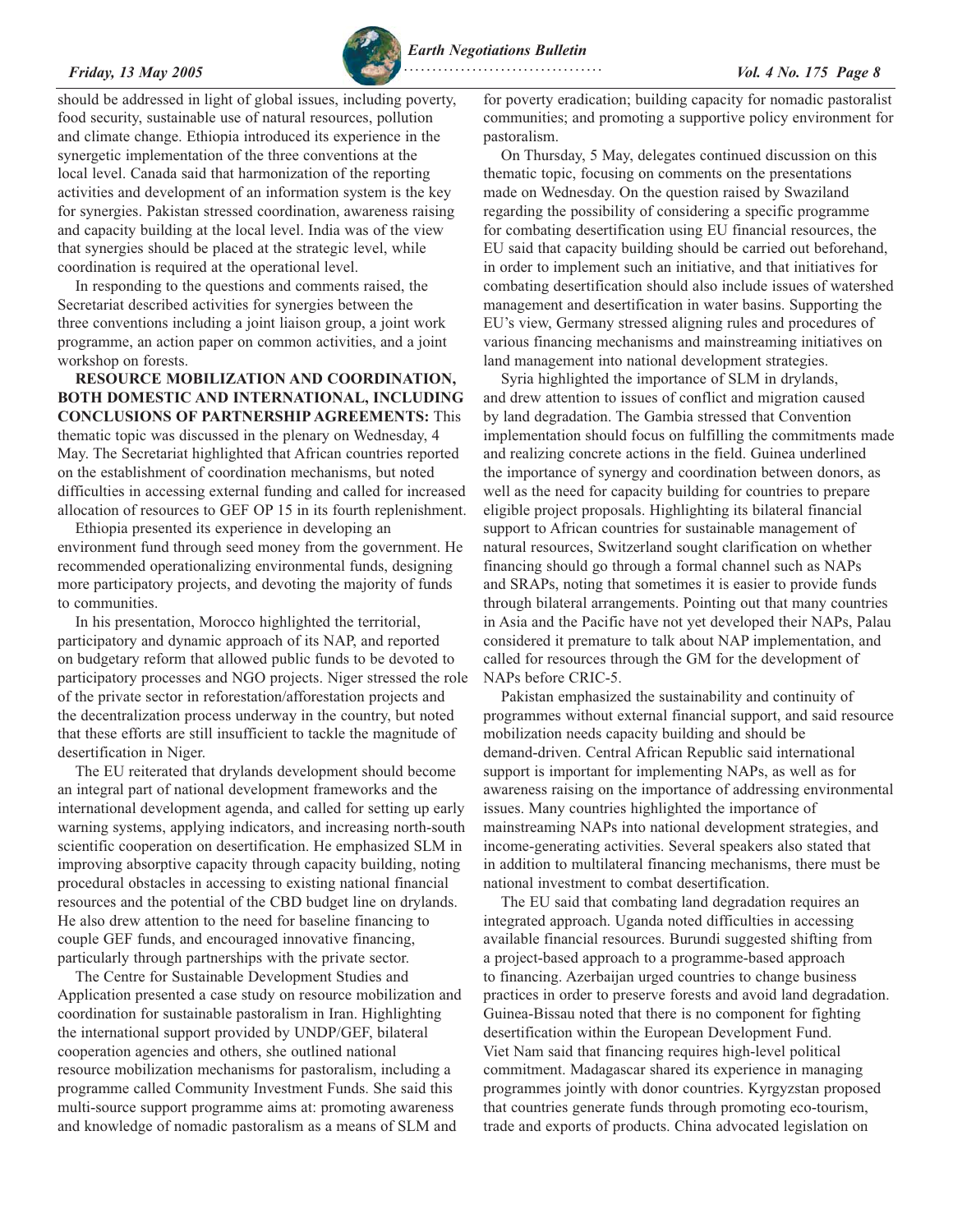

*Earth Negotiations Bulletin*

*Vol. 4 No. 175 Page 9 Friday, 13 May 2005*

combating desertification to hold governments responsible at different levels, as well as tax and land policies to mobilize private sector for financing.

Algeria called for promoting south-south cooperation. Timor Leste reported on the integration of desertification to its national development plan. Tajikistan stressed the need to increase donors' trust in recipient countries, with India stressing the importance of countries' capacities to effectively utilize financial resources. Egypt prioritized national economic reforms to start partnerships with the private sector. Eritrea shared its experience in mobilizing local human resources, particularly local communities and students. Finland underscored the link between resource mobilization and governance, especially broad participatory processes, both at the national and international levels, as well as rights-based approaches to ownership of natural resources. In response, the EU reiterated that international development cooperation and EU funding are increasingly guided by the priorities of national development strategies, recommending mainstreaming of desertification into national agendas and strengthening the role of NFPs to ensure their participation in strategic decision-making. Niger emphasized the role of "*chefs de file*" in enhanced donor coordination.

The Conference of Ministers for the Forests of Central Africa (COMIFAC) suggested countries create their own national funds for combating desertification. An NGO expressed concern over lack of participation by African NGOs in CRIC-3, despite the focus of the Convention on Africa. He also pointed out that development of NAPs in Central Asia needs financial resources.

**MEASURES FOR THE REHABILITATION OF DEGRADED LAND AND FOR EARLY WARNING SYSTEMS:** The Secretariat introduced this thematic topic to the plenary on Friday morning, 6 May. A representative of the CST highlighted that for the first time an analysis of the scientific and technical content of reports is being undertaken and that indicators and benchmarks are being identified. Cape Verde made a presentation on national progress in combating desertification, highlighting techniques such as terracing and construction of dams. Chad reported on the creation of an early warning system to forecast drought and food shortage, recommending decentralization of crisis prevention strategies and strengthening national capacity to coordinate food security and soil restoration policies. Djibouti presented a case study on forest restoration, underscoring the importance of involving local communities, raising awareness among the population and decision-makers, and the creation of a forest department within the Ministry of Environment to ensure the sustainability of the project. Italy presented a successful project on rehabilitation of degraded land in Keita, Niger, concluding that quantitative and qualitative scientific knowledge is a prerequisite for rehabilitation.

On the review of the scientific and technical content of the reports, the CST Group of Experts noted that: only few countries have applied the results of monitoring to decision-making; ecological indicators remain under-developed; there is no link between traditional knowledge and scientific research; and most countries did not report, or did not establish, early warning systems. He recommended: strengthening capacity building and participatory approaches; standardizing information and data; and improving institutional coordination.

During the subsequent discussion, the Gambia emphasized the importance of participatory approaches, land ownership and long-term assistance in SLM. Malaysia introduced its experience in SLM at the national and local levels. Guatemala stressed prevention plans, training on SLM, and land rehabilitation plans. Swaziland drew attention to its lack of resources for rehabilitation. Kyrgyzstan, on behalf of Asia, highlighted alternative energy sources and improved productivity, combating soil salinity, overexploiting land, increasing information on land use, monitoring and prevention measures, and private sector involvement. Djibouti recommended a systematic approach to combating desertification. Morocco prioritized targeting root causes of land degradation in rehabilitation activities.

Guinea emphasized the role of local communities in the rehabilitation of degraded land, and, supported by the EU, stressed the need for harmonization of data. The EU said land tenure, decentralized planning and decision making, and the development of local markets are important in the implementation of SLM. Kenya recommended that country profiles should provide information to decision makers, and stressed the need for involving communities in land rehabilitation measures. Gabon shared its experience in reforestation, including implementation of relevant laws, and stressed the importance of the globalization of warning systems. Belgium and Argentina stressed the importance of disseminating and duplicating best practices and success stories. Ghana shared its experience in the rehabilitation of degraded land, emphasizing land tenure, benefit-sharing, and alternative livelihoods. Ethiopia stressed the lack of statistical data on land degradation. China asked whether developed countries will continue their support to affected countries for developing scientific and technical tools required for the implementation of rehabilitation initiatives. Eritrea shared its experience in effective and successful efforts of creating protected areas. Senegal stressed the viability of, and access to, scientific information, and the exchange of information on tools and methodologies.

Argentina called for communication among experts. Armenia drew attention to exploitation of natural resources and soil pollution as the main causes of land degradation in his country, and Grenada highlighted the impact of human activities in general. Indonesia said effective monitoring and data is required, and stressed the gap in the availability of tools and methodologies. Saint Lucia stressed the lack of quantitative data and the gap between the CST and various players working in the field, suggesting that the CST provide standards to harmonize data. Mali underlined the need to assess the social impacts of rehabilitation projects. Tunisia shared its experience in the successful implementation of reforestation efforts, highlighting involvement of local communities. Uzbekistan requested the Secretariat to mobilize funding for monitoring activities and tools, particularly remote sensing.

Answering to the questions, the CST representative stressed the need for reliable data and methodologies for data harmonization, and highlighted difficulties in analyzing data statistically. Chad called for the continued support of NGOs in gathering technical data. Italy said communities should be sensitized about the rehabilitation measures. Djibouti said that in his country the land belongs to the state and the communities are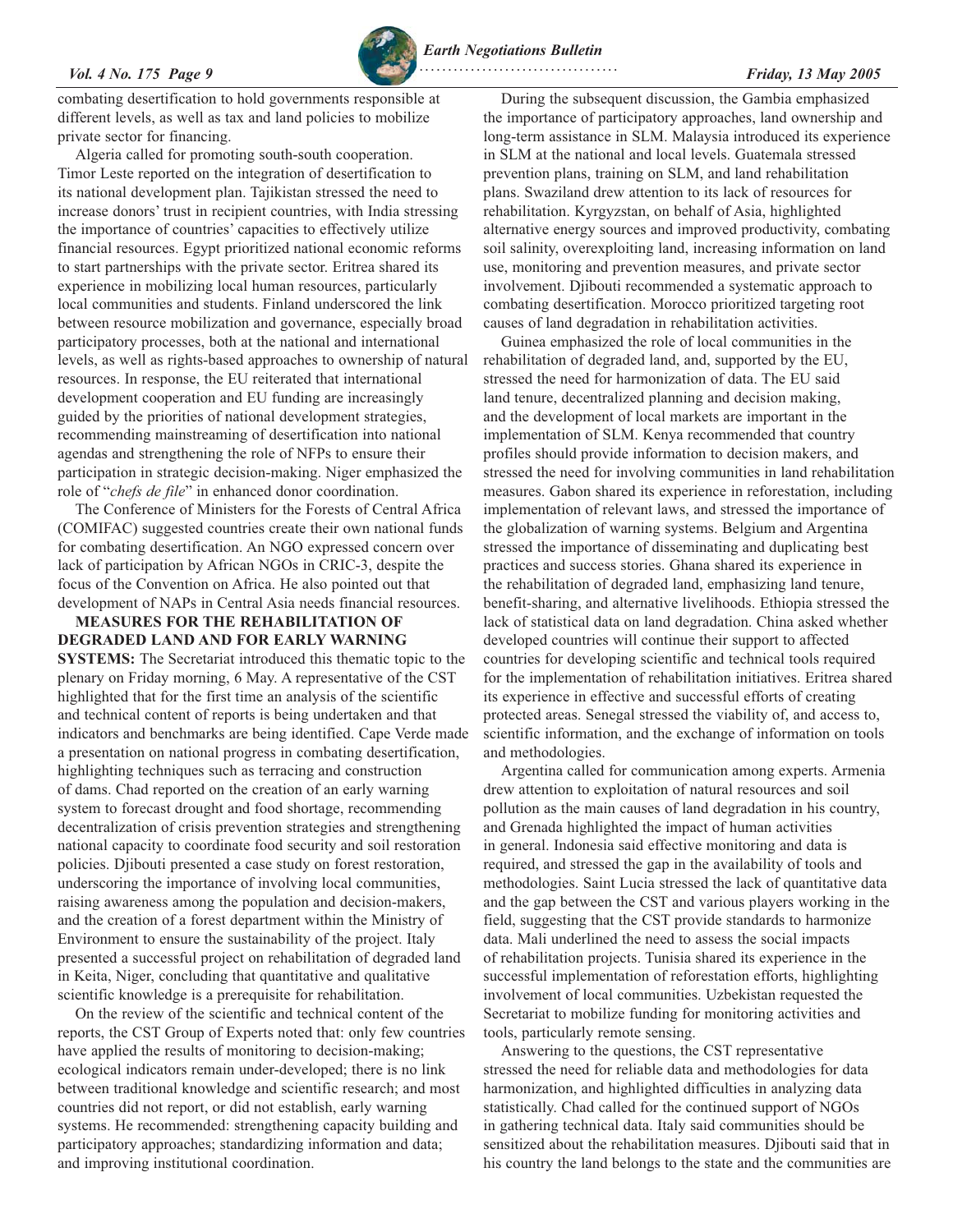regarded as *de facto* owners of land. Cape Verde reported on the construction of the first dam in the country and highlighted the role of the government in supervising reforestation processes.

**DROUGHT AND DESERTIFICATION MONITORING AND ASSESSMENT:** This thematic topic was considered by the plenary on Friday morning, 6 May. Mali made a presentation, reporting that in 1999 a national network for environmental surveillance was established, and has collected some biophysical data. He informed delegates of the creation of a monitoring and assessment component in the network, but stressed that funding is a major problem.

Namibia introduced its experience in local-level monitoring for enhanced decision making in semi-arid rangelands. He noted that indicators on livestock condition scoring and carrying capacity have been developed in his country. Involving local communities, the LLM method uses traditional knowledge and practices that give direct early warning to the most affected people. He emphasized that monitoring systems should be implemented by local farmers based on their information needs.

Tunisia reported that a monitoring system, which is mainstreamed into the national development plan, was established to obtain information for SLM and for rehabilitation measures. He noted that rural development has been promoted for combating desertification, and highlighted: identifying tools for evaluation, using indicators to evaluate efforts in rehabilitating degraded land, and capacity building.

The Sahara and Sahel Observatory (OSS) introduced its two strategic thrusts, i.e. development and information, and its observatories in 11 countries in Africa, engaging in longterm monitoring and surveillance. He outlined OSS work in: developing operation tools, information systems, regional databases, and indicators on soil erosion; applying remote sensing to monitoring of vegetation change and desertification; conducting resource assessment; mapping; monitoring and assessing the achievement of NAPs; assisting countries to develop environmental country profiles, providing scientific information for decision-making; and developing training modules. He recommended an indicator-oriented approach to the development of early warning systems.

In the subsequent discussion, Cuba, on behalf of GRULAC, highlighted the importance of baseline information, and stressed the need for updating information-gathering systems and strengthening human capacity. Underscoring the importance of monitoring and assessment in the implementation of the Convention, Morocco stressed the lack of knowledge and specific provisions on monitoring. Seychelles shared its experience in developing monitoring systems using satellite data. Regarding OSS activities, the US highlighted monitoring social impacts, including the impact of land use changes on traditional farming, and Madagascar asked whether the OSS has plans to expand its activities to other regions and countries. The Arab Maghreb Union (UMA) stressed the importance of self-evaluation. The EU recommended that national monitoring and evaluation within the NAP should not be limited to desertification, and reiterated the importance of indicators. Israel drew attention to long-term measurements to monitor land productivity, as well as monitoring and assessment of impacts of climate and human activities on land degradation. Germany stressed the need for economic indicators.

In response to GRULAC's question, Mali noted the availability of data on land regeneration after bushfires. Namibia said that data from the last 30-40 years are used for benchmark comparison, and noted that indicators for monitoring the state of the environment have been developed. Tunisia highlighted the involvement of grassroots communities in monitoring and assessment. Regarding social impacts, the OSS stressed the importance not only of biophysical, but also socioeconomic data for monitoring and assessment.

**ACCESS BY AFFECTED PARTIES, PARTICULARLY AFFECTED DEVELOPING COUNTRIES, TO APPROPRIATE TECHNOLOGY, KNOWLEDGE AND KNOW-HOW:** This thematic topic was considered in the plenary on Friday afternoon, 6 May. Summarizing the findings of the subregional workshops, the Secretariat stressed the need for, *inter alia*, disseminating techniques for sustainable agricultural production, and promoting land protection and restoration techniques. She also highlighted the main recommendations, including to: deepen and disseminate knowledge; promote use of innovative information and communication technologies for dissemination of results of research; and increase awareness on sustainable agricultural practices.

Algeria shared its experience in technology transfer and development of monitoring tools. Noting that land observation satellite systems have been developed by the Algerian Spatial Agency, he reported that it is used for monitoring changes in land use and the state of the environment, as well as for energy and mining planning. Highlighting that satellite data is used by decision makers in formulating national strategies and policies, he underscored that the data is also used by academia, industry and local communities, and that the access to satellite data has recently become free.

Madagascar made a presentation on application of biological and mechanical techniques for land rehabilitation, and highlighted the need to exchange experiences, and seek traditional knowledge and south-south cooperation. South Africa spoke on a people-centered approach to technology access, presenting a case study on farmer eco-technologies in support of traditional knowledge. The International Centre for Agricultural Research in the Dry Areas (ICARDA) presented its research consortium on desertification, drought, poverty and agriculture, which engages rural communities in research through new information technology and radio centers.

In the discussion that followed, China, supported by Morocco, called for: preferential policies in favor of affected countries to access developed countries' technologies at a low cost; university scholarship programmes; and a mechanism for promoting cooperation on most needed technologies to be established by the Secretariat and the CST. Israel informed delegates of the availability of scholarships from his country for courses on dryland management and related technologies. Swaziland suggested the transfer of simple technologies between local communities. The EU recommended using effectively existing scientific programmes, and building up a stronger scientific base for the Convention. The G-77/China reiterated that the

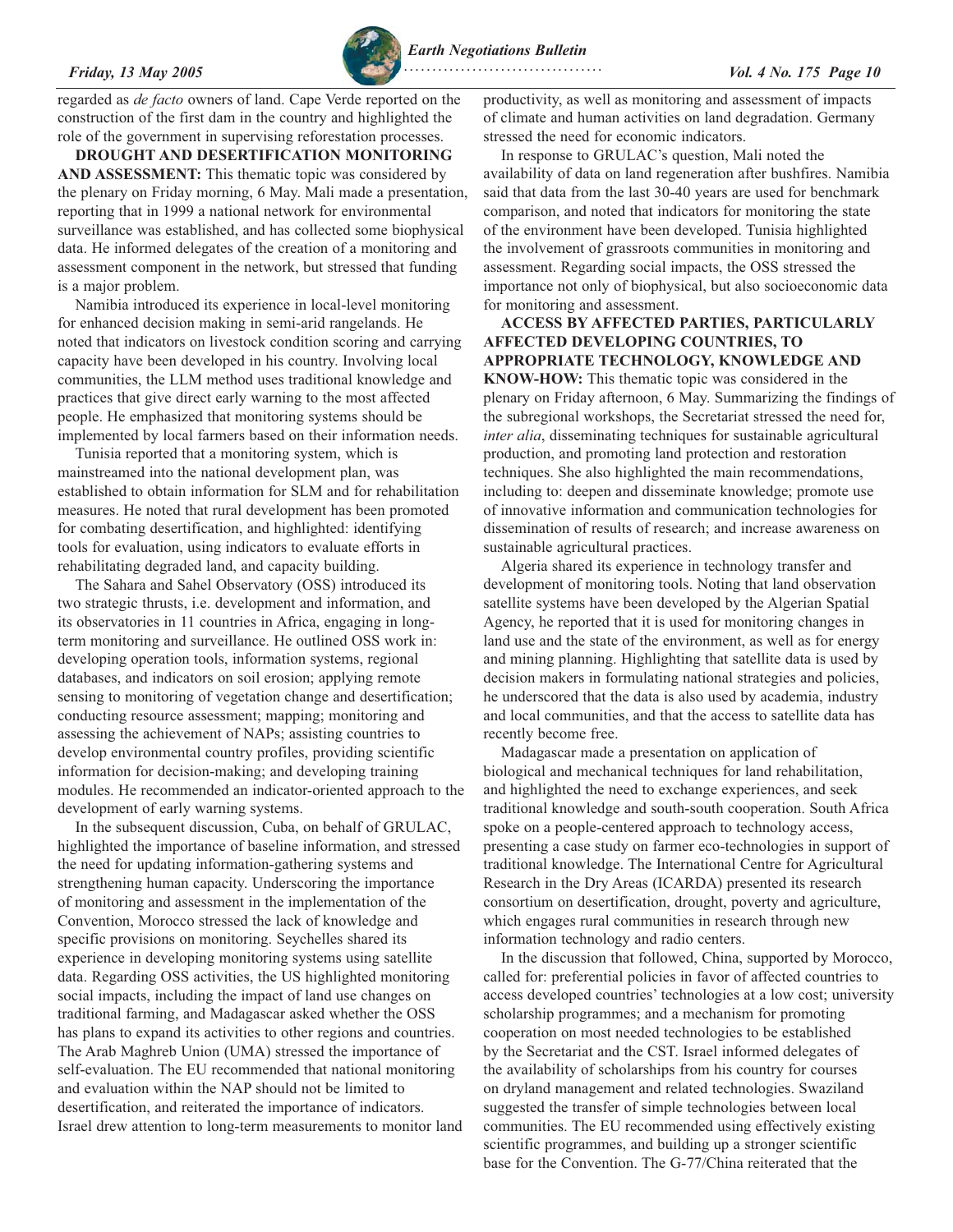### <span id="page-10-0"></span>*Vol. 4 No. 175 Page 11 Friday, 13 May 2005*

international community should fulfill its commitments to technology transfer at low cost. The CST announced launching at COP-7 of a portal on relevant technologies, and reported on an ongoing discussion on scholarship programmes.

**SUBREGIONAL AND REGIONAL REPORTS:** On Monday, 9 May, the plenary considered subregional and regional reports on the implementation of the Convention, as well as outcome of subregional and regional workshops in Africa.

The Permanent Inter-state Committee for Drought Control in the Sahel outlined achievements in combating desertification in the subregion and emphasized resources mobilization for implementation of NAPs, economic instruments, and social aspects of resource management.

UMA introduced its subregional activities, including the establishment of an observatory for monitoring desertification and transboundary projects. COMIFAC highlighted constraints, including financial problems and slow administrative procedures. He said that their activities focus on: raising awareness; making developed country partners aware of the support needed in developing countries; and continuing cooperation with the GM.

The Intergovernmental Authority on Development (IGAD), said that all the countries in East Africa had developed NAPs and established mechanisms for their implementation. He said IGAD had difficulties in resource mobilization. The Southern African Development Community, introduced its activities, including: technology transfer at the local level; developing renewable energy technologies; developing protocols for managing natural resources; promoting a strategic development plan including poverty eradication; fighting AIDS; and ensuring food security.

The OSS emphasized information dissemination, and said that they produced a cartographic inventory and computerized cartographic information. He called for resource mobilization for TPNs.

Chair El Ghaouth then called for comments on the reports of subregional workshops. Tunisia and Swaziland said regional cooperation and coordination are important in developing and implementing NAPs and TPNs. The Arab Center for the Studies of Arid Zones and Dry Lands spoke about early warning systems in the Arab region. The African Organization of Cartography and Remote Sensing called for sharing know-how in monitoring and evaluation of desertification.

### *SECOND SEGMENT: GLOBAL ISSUES* **REVIEW OF AVAILABLE INFORMATION**

**REGARDING THE MOBILIZATION AND USE OF FINANCIAL RESOURCES:** In the plenary on Thursday morning, 5 May, Chair El Ghaouth introduced the agenda item on "Review of available information regarding the mobilization and use of financial resources and other support by multilateral agencies and institutions, with a view to enhancing their effectiveness and efficiency towards the achievement of the objectives of the Convention, including information on the activities of the GEF, GM and its Facilitation Committe" (ICCD/  $CRIC(3)/6$ . He informed delegates that the consideration of this agenda item would be conducted with the participation of the following panelists: Jim Carruthers, Chair of the Facilitation Committee (FC) of the GM; Moctar Touré, GEF; Christophe Crépin, the World Bank; Philip Dobie, UNDP; Anna Tengberg,

UNEP/GEF; and Christian Mersmann, GM. The panel discussion was moderated by Octavio Pérez Pardo (Argentina).

In his opening remarks, Pardo stressed the need for a mechanism to assess effectiveness of financing activities and for multilateral agencies to channel funding to developing countries through bilateral donors.

Carruthers introduced the work of the FC. He said it is now bearing fruit and is useful in sharing information and facilitating partnerships. He said that the FC is also facing many challenges and is going through an exercise of identifying lessons learned. He stressed the need to strengthen its self-evaluation and to enhance its role at the regional level on strategic issues, noting that International Fund for Agricultural Development (IFAD), as the host institution for GM, has provided substantial resources to projects under the work plan.

Toure made a presentation on partnership building for synergetic implementation of the Convention. He highlighted the principles for partnership in SLM, including a country-based and a holistic approach into sustainable development programmes, such as PRSPs. He noted that the GEF focuses on transboundary management of water-related resources. He outlined lessons learned and challenges, including institutional, cultural, financial, policy and political barriers to partnerships. He also suggested the way forward as: building on and accelerating current trends; institutionalizing sector integration and country-level programming; legitimizing partnership approaches to financing programmes; and shifting to an implementation culture.

Crépin spoke on the World Bank's strategy, highlighting the need for: stronger strategies at the national level; decentralization and devolution at the local level; and result-oriented programmes at the international level. He called for collective efforts, and a clear action plan under a result-oriented and time-bound framework.

Dobie made a presentation on the importance of capacity building, suggesting a focus on delivering "software" (knowledge, skills and information) rather than hardware, and said capacity building provides opportunities for empowerment of local people, especially women. Highlighting that NAPs aim to strengthen capacity, he underlined that within the framework of NAPs countries feel the ownership of their programmes, and local people become active participants in implementation of programmes. Stressing that capacity building is the "glue" that holds investors together, he said that every project should have an explicitly fashioned element on capacity building and financing should move away from the old-fashioned "basket financing" principles.

Tengberg made a presentation on the support to regional-level initiatives. She outlined UNEP's strategic approach to mobilize support for Convention implementation, focusing on: capacity building; environmental assessment and research; development of tools, methodologies and best practices for SLM; and SLM in transboundary ecosystems. Regarding assessment and research initiatives, she noted projects linked to the UNCCD objectives, such as the Millenium Ecosystem Assessment and Land Degradation Assessment in Drylands. She stressed challenges in mobilizing resources at the regional level, including: donor

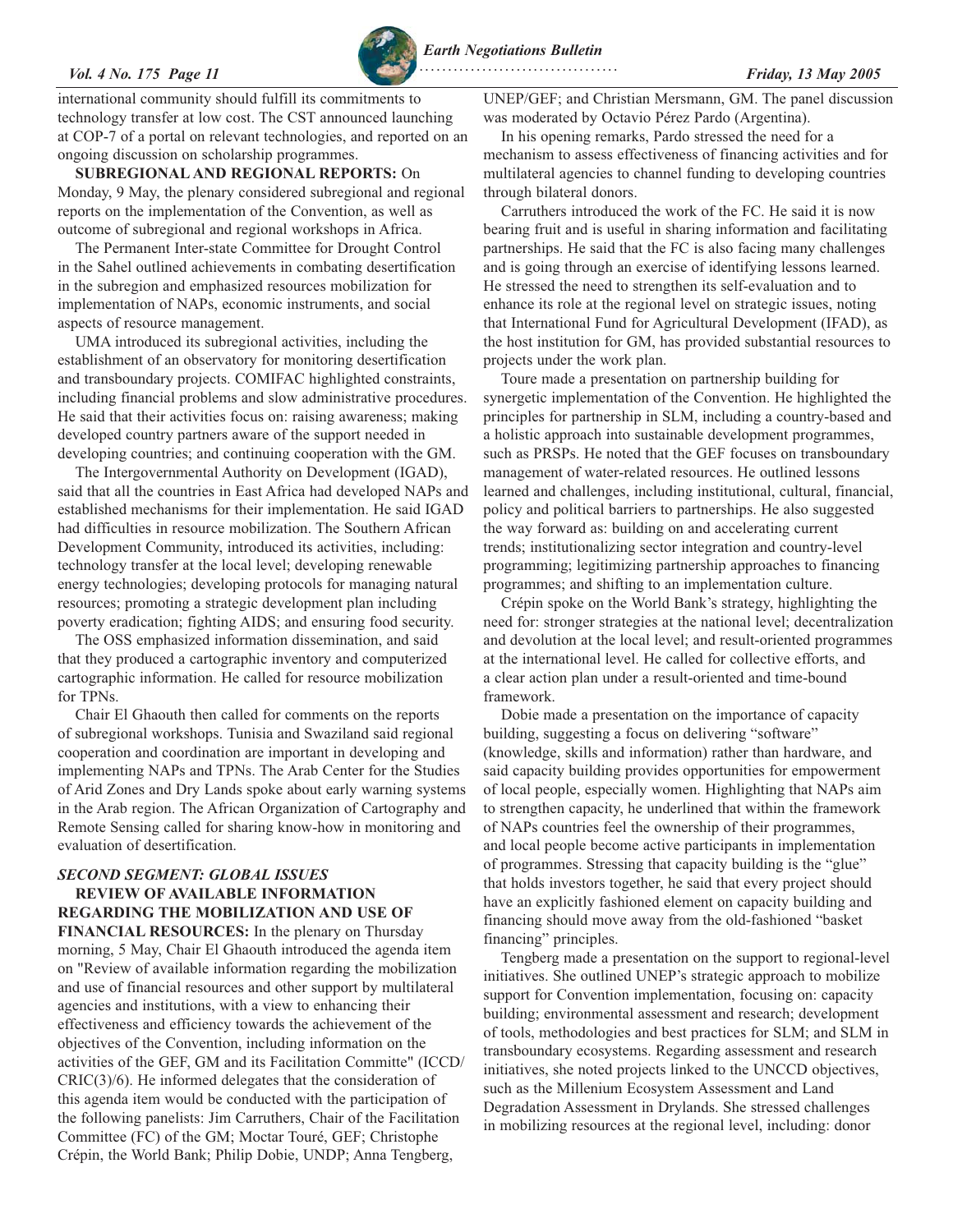coordination; harmonization of policy, legal and institutional frameworks; and capacity of regional and subregional organizations to coordinate resource mobilization efforts.

Mersmann spoke on future resource mobilization strategies. Stressing that the term "resource mobilization" should not focus only on financial resources, he said instrumental, human, knowledge and information resources should also be taken into due account. Noting that land degradation and the rehabilitation of natural resources are multifaceted and cross-sectoral issues, he said that the GM welcomed the enhanced role of its FC to build a collective response to address these issues and create "win-win" synergies, noting that the GM, while continuing to sharpen its focus, intends to engage in strategic initiatives with institutions and organizations which "traditionally" have not been part of the UNCCD implementation, as well as the private sector. In this regard, he said, the GM will explore emerging initiatives such as the Donor Platform for Rural Development, the Landscape Restoration Partnership, and the initiative "Tomorrow's Trade" for sustainable livelihoods through trade and improved market access. He emphasized the importance of the commitment of donors to improve aid effectiveness by aligning their policies, and mainstreaming the UNCCD objectives into national development agendas. He also called for an increase in the allocation for OP 15 in the next replenishment.

In the discussion that followed, Lebanon, on behalf of Asia, supported by many developing countries, underscored problems in securing external financial assistance through partnerships with the private sector. St. Vincent and the Grenadines, on behalf of GRULAC, called for a study by the Secretariat and GM to quantify bilateral assistance directly channelled to implement the Convention. Several delegates requested assistance for those countries still completing their NAPs. Italy, on behalf of the Northern Mediterranean countries, recommended integrating land degradation into national priorities in order to benefit from existing funding. Belarus, on behalf of CEE, noted with concern the lack of support from the GM in the region. The G-77/China stressed the need for international donors to revitalize the GM, and for the GM to: focus on financial, rather than human and instrumental resources; respond to national priorities; and inform countries regularly on resource availability. Venezuela called upon developed countries to fulfill their commitments on official development assistance (ODA) and sustainable production and consumption.

On the GEF, the G-77/China, supported by many, reiterated the need to: devote equal importance to all three Rio conventions in the fourth replenishment; devote more resources to OP 15; and prioritize projects related to UNCCD action programmes within OP15. The Asian Group requested that the principle of equitable distribution be applied across the UNCCD regional implementation annexes, and that reporting on the utilization of GEF OP 15 should be undertaken within the framework of the Convention. GRULAC called for clarifying the OP 15 terms of reference and for ensuring the central role of the COP in policy formulation on financing the convention implementation. Delegates requested to include these considerations in the Memorandum of Understanding (MOU) under discussion

between the GEF and the UNCCD. The GEF noted the need for better informing countries on GEF procedures and on the possible content of the MOU.

Iran praised the work done by GM. Swaziland commented that most of the panel's presentations did not adequately stress the importance of capacity building. Guinea-Bissau expressed concerns that development of NAPs in many countries has been blocked by lack of financial resources. The Gambia noted lack of financial resources on NAP implementation. NGO representatives from the Caribbean complained that projects are approved because of well-written project proposals, rather than their importance. Other NGO representatives said CSOs can play an important role in the implementation of the Convention. They urged international organizations and donors to support NGO's participation and contribution.

**CONSIDERATION OF WAYS AND MEANS OF PROMOTING KNOW-HOW AND TECHNOLOGY TRANSFER:** On Monday, 9 May, the plenary considered the agenda item on "Consideration of the ways and means of promoting know-how and technology transfer for combating desertification and/or mitigating the effects of droughts, as well a of promoting experiences sharing and information exchange among parties and interested institutions and organizations" (ICCD/CRIC(3)/7). In his presentation, CST Chair Riccardo Valentini highlighted the gap in transfer of technology and know-how at the local level, and called for further gap analysis. He also underlined the importance of new initiatives on privatepublic partnership and the involvement of the civil society in transfer of technology and know-how, and stressed the need for financial resources.

Thailand, on behalf of Asia, noted that transfer of technology is expensive and many developing countries in Asia do not have adequate financial resources. He said, besides the promotion of modern technologies, traditional knowledge should be promoted and disseminated. He recommended focusing on, *inter alia*: measures for prevention of land degradation and improvement of soil productivity; promoting exchange of information and knowledge; establishing early warning systems; and developing regional capacity-building programmes. He also called upon international institutions to facilitate technical cooperation through south-south cooperation.

St. Vincent and the Grenadines, on behalf of GRULAC, said traditional and indigenous knowledge has been compiled and used for promoting sustainable development, emphasizing that adaptation of traditional knowledge to current production conditions in drylands has contributed to an enhanced livelihoods. Noting that issues of technology transfer have been consolidated in several TPNs, he stressed the lack of infrastructure for information exchange and financial constraints for technology transfer.

Spain, on behalf of North Mediterranean countries, prioritized: promotion of scientific cooperation, training and capacity building; and documentation of information and research results. She also emphasized that access to technology and knowledge depends on the status of the implementation of the Convention and on the availability of financial resources.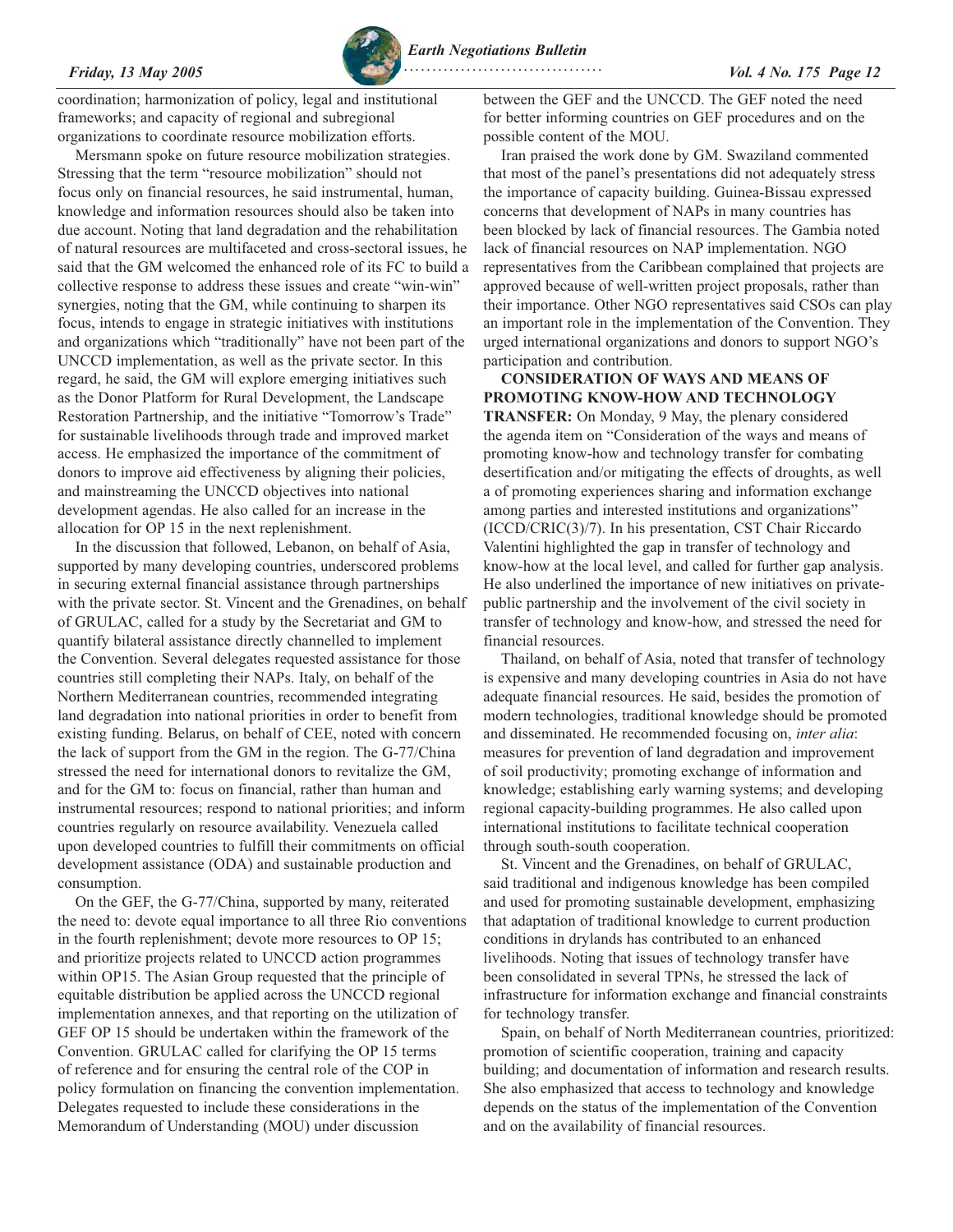*Earth Negotiations Bulletin*

Slovakia, on behalf of CEE, said land degradation due to human activities is a serious problem in the region. He said although data and the research potential are available, there is a need for: awareness raising at all levels; promotion of scientific cooperation and exchange of information; close cooperation and partnership between the Annex IV and V countries; and mobilization of financial resources for affected countries.

Guinea-Bissau emphasized involving the civil society and private sector in technology transfer. Guinea drew attention to problems faced by research institutions in his country, including lack of human and financial resources and poor information sharing at the national level. He called for support in strengthening national capacities, especially in creating inventories on traditional knowledge and developing indicators. Swaziland stressed the importance of promoting exchange of knowledge and experiences, sensitizing decision-makers, and recognizing the role of communities.

ICARDA outlined its collaboration with national research centers and local communities. The CST Chair made a plea to donors to fund research programmes helpful for UNCCD implementation, and emphasized north-south cooperation at the level of small enterprises through micro-credit schemes.

# **CONSIDERATION OF WAYS AND MEANS OF IMPROVING PROCEDURES FOR COMMUNICATION OF INFORMATION AS WELL AS QUALITY AND FORMAT OF REPORTS TO BE SUBMITTED TO THE**

**COP:** On Monday, 9 May, the plenary considered this agenda item (ICCD/CRIC(3)/8). In introducing this item, the Secretariat suggested, as a recommendation to COP-7, to establish an *ad hoc* working group. The US proposed considering the issue together with that on the implementation of the Convention, calling for written submissions from countries before COP-7. This proposal was accepted by the Chair.

**CONSIDERATION OF NECESSARY ADJUSTMENTS TO THE ELABORATION AND IMPLEMENTATION OF ACTION PROGRAMMES, INCLUDING REVIEW OF THE ENHANCED IMPLEMENTATION OF THE OBLIGATIONS OF THE CONVENTION:** On Monday, 9 May, the plenary considered this agenda item (ICCD/CRIC(3)/5). The Secretariat recommended that strategic action plans be conducted by national decision-makers, due priority be given to desertification in cooperation policies, and budgetary measures be adopted at the country level.

Guinea-Bissau noted that priority setting at the national level is done together with international partners, and lamented the lack of reporting on illegal exploitation of animal and forest resources. Swaziland advocated the adoption of indicators and, together with the Gambia, for the review of the existing help guide. Belgium reiterated the need for documentation of best practices, with the Chair noting that this will be reflected in CRIC-3 report.

In the afternoon, delegates continued consideration of this agenda item with three panel discussions.

**Sustainable Use and Management of Rangelands:** The panel discussion on sustainable use and management of rangelands was moderated by Abdessalem Kallala (UMA), and included: Annemarie Watt (Australia), Wilfredo Alfaro Catalán (Chile), Kubanychbek Kulov (Kyrgyzstan), and Maryan

Niamir-Fuller (UNDP). The panel also included panelists invited in their personal capacities: Ali Akbari (Iran), Mohamad Aly Ag Hamana (Mali), and Josephine Kishaypi (Tanzania).

Watt shared experiences with sustainable management of rangelands in Australia. Emphasizing that improving conservation of and managing access to water is a key area, she highlighted several measures for water conservation in rangelands. She also underlined measures for removing perverse incentives for poor land management, and assisting pastoralists to diversify their farming practices to promote economic, environmental and social sustainability in the rangelands through investment mechanisms.

Alfaro Catalán outlined legislative measures for sustainable management of pasturelands in Chile. Noting that several legislative instruments for combating desertification have been implemented, he highlighted the Supreme Decree on sustainable management of rangelands. He also noted that substantial investment has been made in rehabilitation of degraded land, and called for international support.

Kulov spoke on traditional livestock raising in his country, highlighting its contribution to the national economy and exports. He said measures for sustainable management of pasturelands should take into consideration: delivery of livestock products to markets; inter-generational transfer of traditional knowledge; and the possibility of long-term leasing of pasture lands.

Niamir-Fuller spoke on pastoralism and livestock mobility. Emphasizing that pastoralism and livestock mobility provides alternative land use and livelihood options, she said mobility of livestock presents a sophisticated adaptation to the challenges of a harsh environment. She identified four fundamental areas for the development of appropriate policies and legal instruments for sustainable management of rangelands, including: access rights to land and its resources; empowerment of pastoralists and CBOs; economics and markets; and the promotion of appropriate services to pastoralists.

Akbari spoke on use of rangelands and pastoralism in Iran, recommending involving nomads in decision-making on resource management, enforcing legal rights, and providing mobile health and education services to nomads. He stressed the need for a holistic approach and exchange of experiences and information.

Hamana reported on pastoralism in Mali, highlighting livestock raising as a major source of income in his country. He said there is a need for, *inter alia*: appropriate legislation; recognition of the pressure of agriculture on pastoralism; facilitating information exchange both at the grassroots and decision-making levels.

Kishaypi presented a case study on pastureland management in the Maasai community in Tanzania, and highlighted that pastoralism is a sophisticated adaptation to challenges and risks. She underlined that changes in land use patterns affect the pastoralism.

Kallala, the moderator, stressed the importance of the relationship between desertification and over-grazing, increasing population, water management, and new pastoral methods supplanting traditional ones. Guatemala drew attention to agroforestry, with Kallala suggesting it as a topic for a future session. France and Morocco emphasized the problems linked to different rights of access to rangelands, i.e. common ownership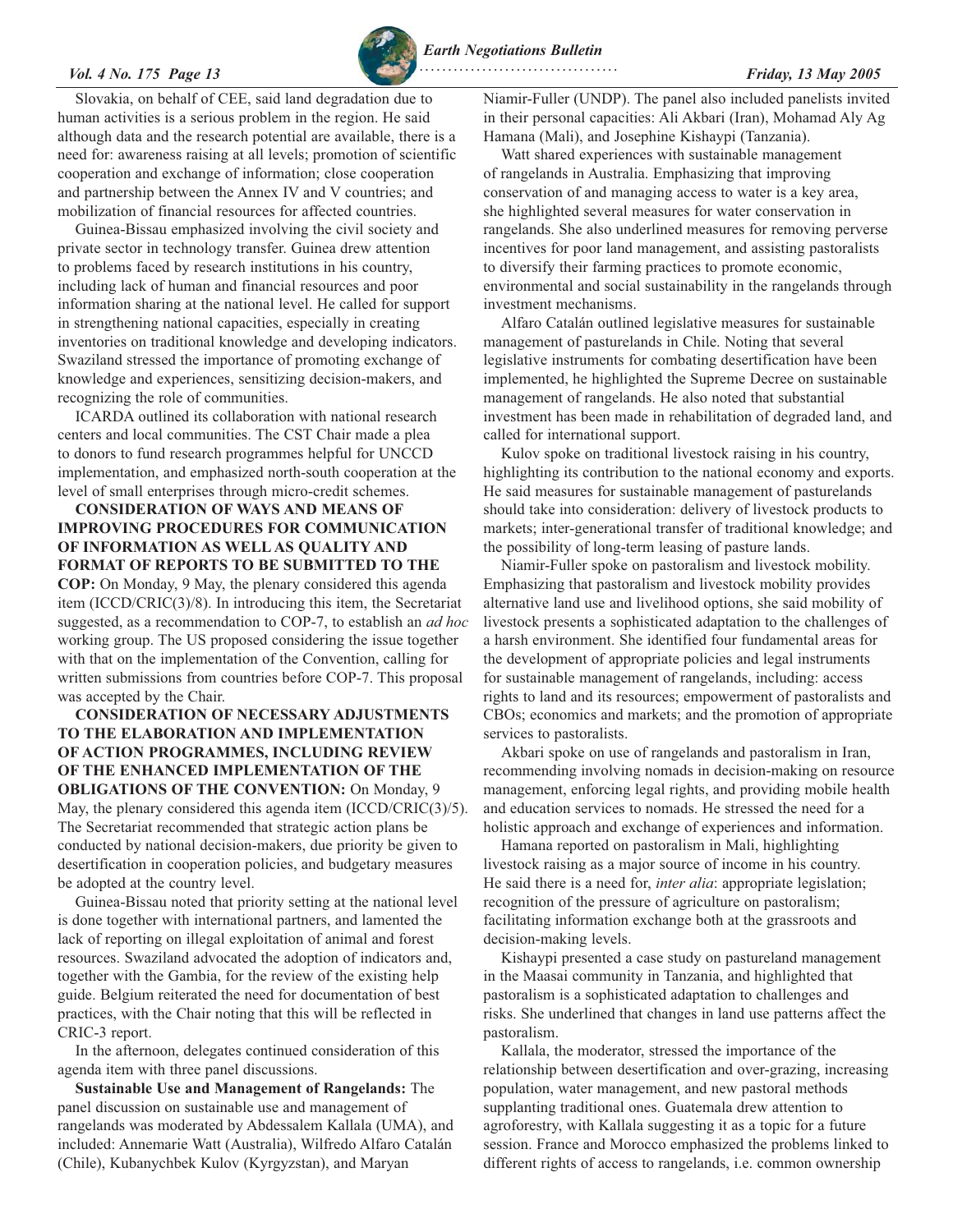

versus privatization, and UNDP proposed to document best practices in the management of both privately- and commonlyowned rangelands. Uganda expressed concern about limited investment and research in rangeland management, and conflicts linked to traditional pastoral practices. Algeria highlighted the need for governments to be involved in sustainable livestock management through rural development programmes. Uganda, Morocco, Syria and Mozambique underscored the cultural dimension of pastoralism, with Syria stressing the need for considering education in pastoral areas. Tanzania suggested that strategic approaches to rangeland management take into account population growth, food security, subsistence agriculture and climate change. Tunisia encouraged complementarity between agriculture and pastoralism, and between rangelands management and afforestation. Kallala recommended developing drought preparedness plans, with Australia highlighting the possibility of using indigenous knowledge. UNDP proposed considering the right to sustainable livelihoods of pastoralists.

**Launching Reforestation/Afforestation Programmes and Intensification of Soil Conservation Programmes:** The panel discussion on launching reforestation/afforestation programmes and intensification of soil conservation programmes was moderated by CST Chair Valentini, and included the following panelists: José Miguel Leiva Pérez (Guatemala); Vesa Johannes Kaarakka (Finland); Michael Andrew (Saint Lucia); Hongbo Ju (China); and Richard Thomas (ICARDA).

Valentini stressed the close link between desertification and deforestation, noting that the general environmental condition is aggravating land degradation. He said that increase in forest area is crucial to the implementation of the Convention.

Leiva Pérez said that reforestation should not only be viewed as production of services, but also as an instrument in combating desertification and complying with requirements for controlling greenhouse gases under the UNFCCC. He emphasized the role of legislation.

Kaarakka discussed: the importance of afforestation in managing natural forest resources; the role of forest products and services by trees and forests in desertification; the need for a conducive policy environment in promoting reforestation; and the need for participation by all stakeholders in afforestation. He emphasized that promotion of fair trade is an important marketing tool in promoting afforestation.

Andrew said that desertification not only affects soil production but also water basins. He highlighted the following tools for SLM: reforestation programmes, afforestation programmes, agro-system programmes, organic farming, and conservation farming.

Ju outlined China's reforestation efforts, both in increasing forest coverage and in promoting forest products and services, particularly in fighting dust and sand storms, highlighting the importance of establishing ecosystems in ensuring protection of forests.

Thomas, speaking about projects in Africa on building livelihoods and saving lands, focused on: managing and restoring ecosystem functions; conducting policy and institutional analysis; sharing knowledge and information; and diversifying systems and livelihoods. He noted the shortcomings of these projects, including no link to NAPs or TPNs and lack of involvement of UNCCD focal points.

**Desertification Monitoring and Assessment:** The panel discussion on desertification monitoring and assessment was moderated by Ajai (India), and conducted with participation of the following panelists: María Nery Urquiza Rodríguez (Cuba); Alhassane Adama Diallo (Burkina Faso); Wadid Erian (Syria); Uriel Safriel (Israel); Claude Heimo (Switzerland); Larry L. Tieszen (US); and Hongbo Ju (China).

In her presentation, Rodriguez highlighted: multi-disciplinary databases to consider social, economic and environmental conditions in rural areas; training in the use of relevant technologies; and integration of risk assessments, environmental impact assessments and protected areas management into monitoring and assessment systems.

Safriel shared experiences of classifying drylands according to their ecological factors, as well as to different impacts of human activities. Noting the mutual exacerbation of desertification and climate change, he prioritized preventing desertification and mitigating climate change.

Erian reported on the assessment and monitoring of changes in the vegetation of the Arab region, through remote sensing and satellite image analysis, in order to identify hot spots and draw early warning systems.

Ju made a presentation on desertification and monitoring, using satellite data and computer modeling. He illustrated several regional maps of desertification in some subregions of Asia. He offered assistance in providing technical expertise to other countries.

Diallo outlined activities of the International Commission against Desertification in the Sahel in West Africa, which include, *inter alia*: compilation of biophysical and socioeconomic data on land degradation; institutional coordination; and capacity building.

Heimo made a presentation on multi-sensor, multi-scale and multi-temporal monitoring of desertification, using satellite data and computer modeling. He said although satellite technologies are available, the use of earth observation remains still limited due to lack of technical understanding and high cost of technologies.

Tieszen made a presentation on desertification monitoring using high resolution satellite imagery. He highlighted: analyses of land use and cover; analysis of carbon loss; and carbon biogeochemical simulation and modeling. He said the use of remote sensing and computer modeling allows monitoring of desertification, as well as assessment of interrelations between land degradation, climate change and the loss of biodiversity.

In the subsequent discussion, delegates exchanged views in accessing to monitoring technologies and sharing satellite data and images.

**GLOBAL INTERACTIVE DIALOGUES:** On Tuesday, 10 May, the plenary conducted two global interactive dialogues.

**Land Degradation/Desertification and their Impact on Migration and Conflicts:** The dialogue on land degradation/ desertification and their impact on migration and conflicts was chaired by Hans Günter Brauch (Germany), and conducted with participation of the following panelists: Sisir Ratho (India), Janos Bogardi (UNU), Issa Martin Bikienga (Permanent Interstate Committee for Drought Control in the Sahel); Jose L. Rubio (Spain); Ursula Oswald (Mexico), and Marc Baltes (Organization for Security and Cooperation in Europe (OSCE)).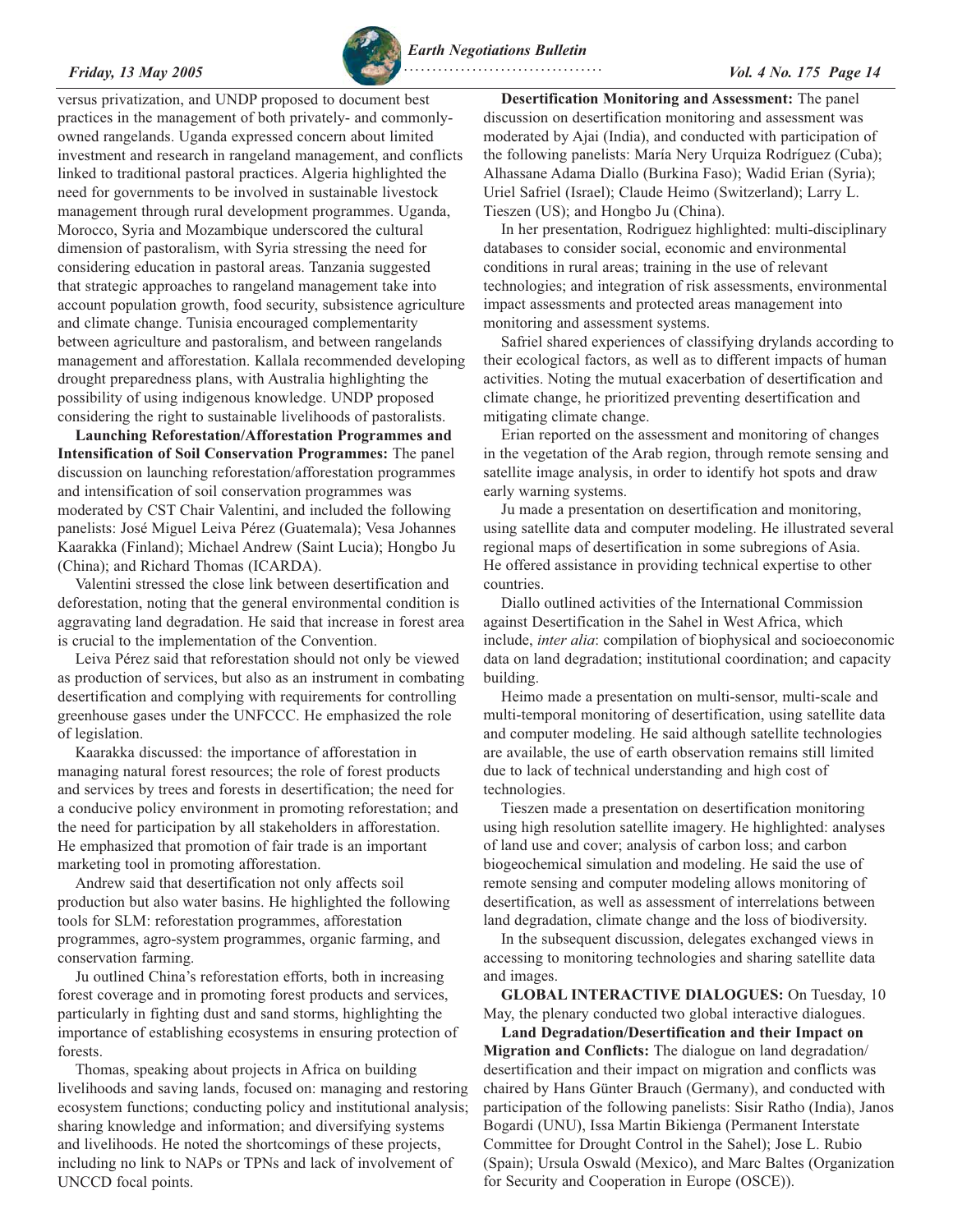*Earth Negotiations Bulletin*

Oswald presented results of research on environmental security. Her major points were:

- evidence is emerging for a correlation between poverty, desertification and conflicts of various kinds in arid and semiarid areas;
- desertification is a contributor to environmental degradation, scarcity and stress;
- drought is a cause of famine, migration, hunger revolts, domestic crises and violent conflicts;
- human-induced desertification may counteract any ameliorating effect of climate change on most deserts unless appropriate management actions are taken; and
- understanding the complex causal relationship between environmental degradation, migration and conflicts remains a task for theory-oriented and empirical research that at some stage may offer lessons for preventive policy action.

Rubio said that massive migration from Latin America and the Caribbean to Europe has accelerated in recent years due to great income disparity in the two regions, noting that excess migration might cause social and economic problems. He stressed the need to develop relevant national policies, raise public awareness, and promote regional cooperation.

Bogardi suggest that migration be recognized not only as a right of people, but also a feature of human development. He said, however, that governments are less and less prepared to absorb migrants, and more efforts should be made in this area. He spoke about the link between globalization and migration, noting that migration can strengthen globalization, and called for early action to deal with land degradation, which will not only cause soil erosion but also affect crucial resources.

Ratho noted that many migrants come from rural areas, and live on agriculture. They are often forced to migrate due to pressures from such land-related issues as industrialization and low productivity of land. He shared his country's experiences in managing land degradation and migration through legislation and other policies, including housing and social security.

Bikienga said that land degradation is the greatest threat to the South Sahel and West Africa, which contributes to poverty. He suggested the following guidelines and measures to solve the problem: promoting human resource training for managing land degradation; conducting dialogues to harmonize efforts at subregional levels; and managing transboundary resources through SRAPs.

Baltes noted that environmental change, particularly land degradation, directly links to conflicts. He said that OSCE is cooperating with UNEP and UNDP on an Environment and Security Initiative, to provide coherence for environment and security, including capacity building programmes.

In the ensuing discussion, Bosnia and Herzegovina drew attention to land contamination by uranium and explosives due to recent war activities in his country. Algeria and Cuba emphasized historical and political dimensions and causes of migration, taking into account the overexploitation of natural resources in former colonial countries. Highlighting the links between climate change and desertification, Uzbekistan said both positive and negative impacts of climate change on land productivity should be considered. Regarding migration, Guinea suggested more attention be given to problems faced by populations of

host countries and the links between human and environmental security. Highlighting links between desertification/deforestation and military security, Somalia said trading of charcoal for arms is a serious problem in his country. He also said, in addition to human-induced land degradation, natural disasters, in particular consecutive droughts, exacerbate land erosion. Stressing that people often migrate to seek water, Guinea-Bissau asked whether international human rights laws can deal with transboundary water problems.

The International Central Asian Biodiversity Institute suggested that increased attention be given to problems in tackling illegal migration in migrant transit countries. The Drylands Coordination Group Sudan drew attention to the relationship between drought and war, in particular conflicts between the settled population and nomad farmers. Israel drew attention to the reduction in land productivity as a cause of migration. Syria asked whether measures, or a resolution, on migration and displacement could be adopted. Oswald recommended the use of natural processes and traditional knowledge rather than chemical fertilizers in land rehabilitation. Bikienga stressed that nomadic pastoralism is usually environmentally sound. Ratho called for the legal recognition of migrants' traditional rights on natural resources. Brauch suggested gathering more data on the causes of migration combining the perspectives of social and environmental science.

**Mainstreaming NAPs and their Contribution to Poverty Reduction:** The dialogue on mainstreaming NAPs and their contribution to poverty reduction was moderated by Philip Mikos (European Community), and conducted with participation of the following panelists: Delphine Ouedraogo (Burkina Faso), Steven Muwaya (Uganda), José Roberto de Lima (Brazil), Pham Minh Thoa (Viet Nam), Anneke Trux (Germany), and Leonard Berry (in his personal capacity).

Mikos reported on the EC's efforts in mainstreaming SLM in development cooperation, through environmental impact and strategic assessments, and environmental country profiles, particularly in the areas of rural development, food security and agricultural reforms.

Berry presented the document on mainstreaming NAPs and on their contribution to overall poverty eradication (ICCD/CRIC(3)/ Misc.1), encouraging: a long-term, cross-sectoral approach to combine improvement of rural economies and fight against desertification; an increased involvement of focal points in national decision-making; a cost assessment of land degradation; and an analysis of the distribution of poverty and desertification at the national level.

Ouedraogo made a presentation on successful mainstreaming NAPs through the preparation of a road map, to operationalize, gather political support for, and integrate the NAP into national strategies. She highlighted that the road map was based on an evaluation of existing projects and their links with desertification concerns, and an estimate of the financial needs to combat desertification in the long term. She said that this allowed Burkina Faso to benefit from the GEF partnership pilot project and be involved in TerrAfrica, which is a results-oriented and multi-partner platform to channel financial and non-financial resources for SLM into sub-Saharan Africa with funding from the World Bank and the GEF.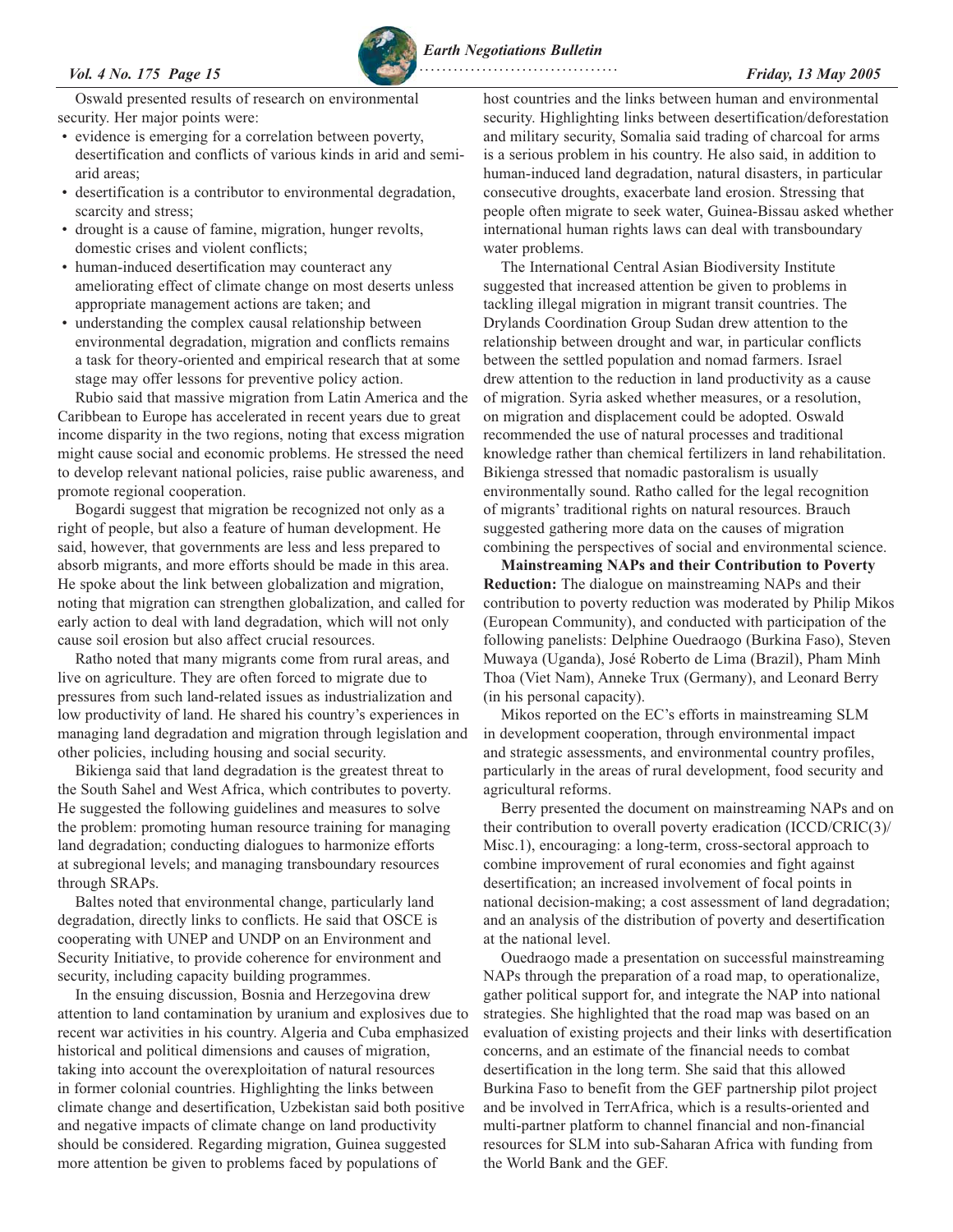<span id="page-15-0"></span>

Muwaya made a presentation on mainstreaming NAPs into poverty eradication programmes in Uganda. He highlighted that the NAP has been mainstreamed into the Poverty Eradication Action Plan/PRSP, which serves as a framework programme, and noted that a Multi-disciplinary Taskforce has been established. Noting that mainstreaming requires awareness raising, sensitizing decision makers, and involving civil society, he also stressed that the ownership and implementation of NAPs should be broadened, all sectors should be involved, and there should be a legal and institutional framework to support NAP implementation.

De Lima outlined mainstreaming NAPs into national poverty eradication programmes in Brazil. Underscoring that the NAP serves as guidance and a conceptual framework at the federal level, he drew attention to the integration of the NAP into various programmes such as the "1 million water tank" programme and the "Teacher training" programme.

Thoa shared with delegates lessons learned from her country's implementation of its NAP, outlining the main obstacles in this regard, including: limited government resources; lack of coordination among projects; lack of human resources; and inflexibility of operational mechanisms and procedures of donors and their governments.

Trux spoke about mutual supportiveness of the Convention's partnership building and the mainstreaming processes for NAPs. She said that mainstreaming NAPs involves the integration of NAPs into public awareness, national development, research, budget, and policies, and that it also linked with international development assistance framework.

In the discussions that followed, the US encouraged linking mainstreaming NAPs with the MDGs. Mali underscored the need for coherence between NAPs and PRSPs. Botswana said that the private sector should also be involved in the mainstreaming process, while Uganda said that local communities and authorities should have a key role to play. Morocco said that social and economic situations should be taken into account in mainstreaming NAPs.

# *CRIC-3 RECOMMENDATIONS/CONCLUSIONS*

On Tuesday afternoon, 10 May, Chair El Ghaouth adjourned the plenary and asked delegates to meet in informal consultations to consider the draft report of the meeting, focusing on its recommendations and conclusions. Noting that the recommendations will be submitted to COP-7 for information and decisions thereon, he stressed that the CRIC is a technical body and is not bound to make decisions.

**IMPLEMENTATION REVIEW FOR AFRICA:** Regarding a paragraph on boosting the participatory approach through existing mechanisms, the EU suggested adding a reference to gender specific approaches.

On the section on legislative and institutional frameworks, the EU, opposed by G-77/China, suggested deleting "initial clarification" from the paragraph on reform measures and replacing it with "ongoing reforms". He also proposed deleting the text stressing that cooperation agencies' intervention outside the logical framework of support to the NAP does not facilitate greater coherence, and suggested replacing it with a new one, which highlights the greater coherence through integration of a full range of interventions on SLM.

On the section on resource mobilization, Switzerland proposed adding a reference to investments for combating land degradation and reducing poverty outside the formal framework of the UNCCD. On a paragraph on integrating the UNCCD into coordination systems, the EU suggested deleting a reference to the *chef de file* arrangement, and said that the references to TerrAfrica should mention that the programme is not yet operational.

On synergies between the three Rio conventions, the EU proposed stressing that a shared approach both at the programme and project level would strengthen coherence of both national and international frameworks for natural resources management. On technology transfer, the EU proposed deletion of a reference to technical progress in genetically engineered drought resistant species. On the enhancement and dissemination of traditional knowledge, the G-77/China proposed adding text on costing of traditional knowledge. Both amendments were accepted by delegates.

Delegates then debated the text for recommendations and concrete conclusions on further steps in the implementation of the Convention in Africa.

On participatory processes, the EU proposed adding text calling for the development of country specific indicators to monitor and evaluate participation of civil society actors, and for such actors to be included in decision-making bodies and involved regularly in NAP decision-making processes and implementation. He also proposed new text on involvement of vulnerable and marginalized groups in combating desertification and on long-term capacity building of local communities.

The G-77/China proposed a new sentence stating that support should be increased to those African countries that have presented their reports to assist them in continuing to promote participatory approaches in these countries. The EU proposed a new paragraph, noting that success of implementation of the Convention will not only be dependent on project investment, but also on ownership of projects. The G-77/China proposed new text calling for financial support to African countries that have not elaborated their NAPs. In a paragraph on insertion of land degradation combating measures in specific mechanisms, delegates agreed to delete a reference to the Clean Development Mechanism of the Kyoto Protocol.

The informal consultation on Tuesday resumed at 11:00 pm and went into early morning of Wednesday, 11 May. During the late night session, the debate focused on inclusion of evaluation of ecosystems services in monitoring and assessment of African drylands.

The informal consultation resumed on Wednesday afternoon, 11 May. Delegates agreed to replace the term "ecosystem services" with "ecosystem protection, rehabilitation and restoration in drylands" in the text.

*Final Recommendations and Conclusions on Implementation of the Convention in Africa***:** The conclusions and recommendations are drawn from the review of African reports, and are a summary compilation of ideas, suggestions and proposals offered by various delegations during the CRIC-3. They are structured according to the thematic topics under review of implementation on Africa.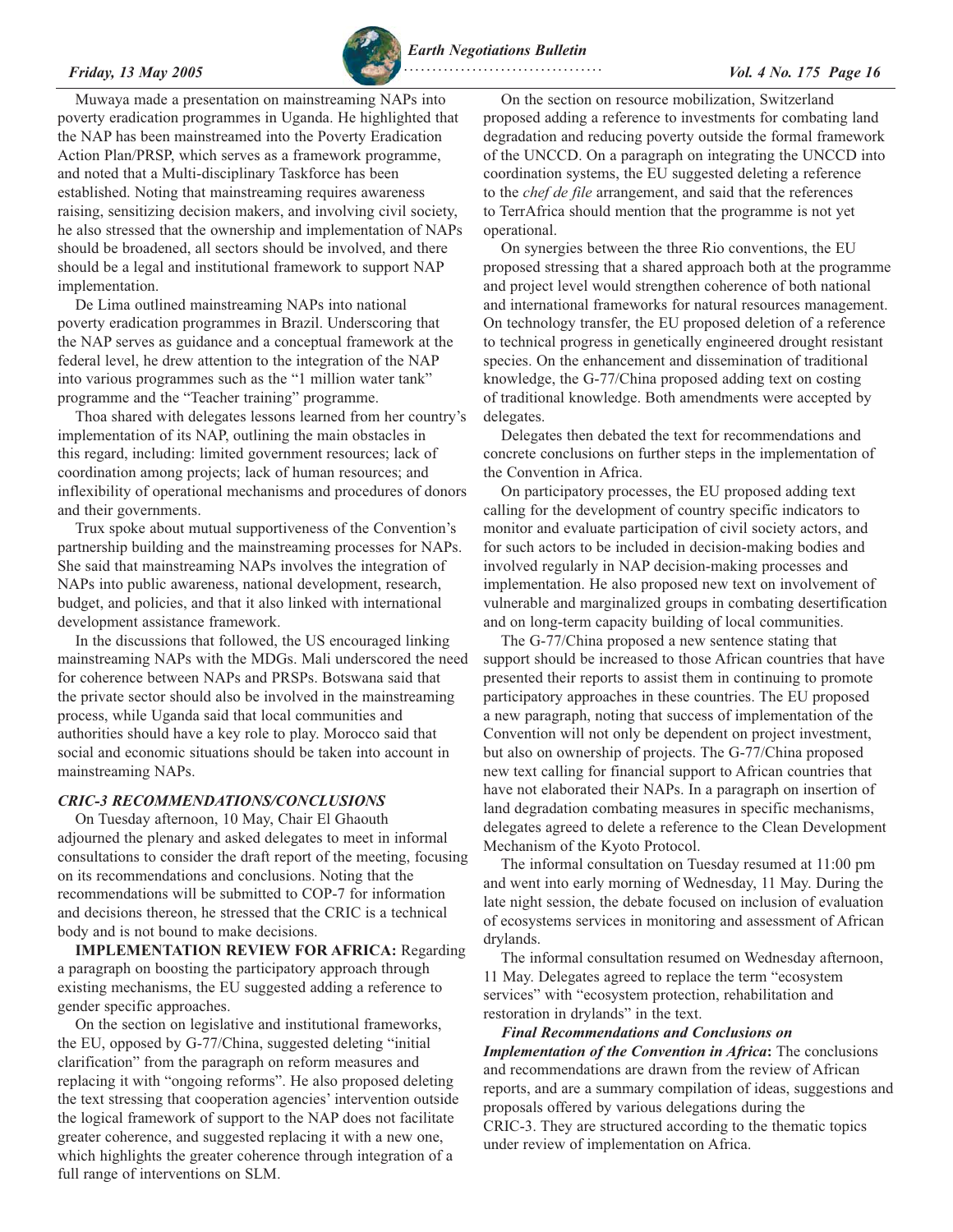*Earth Negotiations Bulletin*

On participatory processes, CRIC-3 recommends that, *inter alia*:

- civil society activities relating to Convention implementation should be supported at all levels by appropriate resources and support;
- local ownership in SLM in Africa should be enhanced by genuine participatory approaches at all stages of the project cycle and by documenting ongoing learning processes;
- country-specific indicators for participation should be developed and used; and
- halting land degradation and promoting environmental rehabilitation should involve vulnerable and marginalized groups by creating opportunities for alternative incomegenerating activities.

On the legislative and institutional framework and arrangements, CRIC-3 emphasizes that further capacity building is urgently required in Africa to foster the improvement and impact of legislative frameworks. CRIC-3 recommends that mechanisms for conflict resolution should be developed at the national, regional and subregional levels to limit the impact of such conflicts on the environment and minimize the push factors of forced resettlement and migration.

On resource mobilization and coordination, CRIC-3 recommends that:

- financial support should be made available to African affected country Parties that have not yet elaborated their NAPs;
- the efforts to raise the level of domestic financial resources and attract investments for combating desertification must promote activities that are financially profitable and offer incentives for private sector participation;
- SLM should be integrated into national, district-level and donor plans and budgets and that this requires capacity building in project planning and negotiation skills; and
- to improve the management of cross-border natural resources requires human and financial resources.

CRIC-3 emphasizes that: successful implementation of the Convention is dependent not only on project investments, but also on investments in human resources through capacity building; and targeted research projects focused on land degradation and poverty eradication should be given due consideration in NAPs, SRAPs and within the framework of NEPAD.

On linkages and synergies, CRIC-3 recommends that the African GEF national focal points should be in a position to more actively encourage synergies between the Rio conventions and other environmental treaties, and to facilitate access by NAP-related projects to funding under GEF OP 15. It is also emphasized that country-driven synergy workshops should include a training component and support a common approach among the Rio conventions with respect to the thematic area in the UNCCD context.

On rehabilitation of degraded land and early warning systems, CRIC-3 recommends enhancing the continuity and coherence of activities by favoring a programmatic approach. CRIC-3 also recommends that the sustainability of programmes and projects needs to be secured through better capacity building; incentive frameworks linking conservation with productivity and income

in rural areas should be systematically developed and target local entrepreneurs.

On drought and desertification monitoring and assessment, CRIC-3 recommends that:

- options for a more integrated monitoring and assessment of African drylands should include assessment of benefits derived from ecosystems for human well-being and economic activities, exploitation and dissemination of best practices, and scenarios for reducing vulnerability and risks; and
- environmental systems must increase the coping capacity and resilience of vulnerable affected country Parties to natural disaster and promote related approaches to integrate risk reduction into the preventive strategies and programmes. On access to technology, knowledge and know-how, CRIC-

3 recommends that a compendium of existing benchmarking approaches for SLM and environment information systems should assist African countries in establishing guidelines and selecting the basis on the standardization of benchmarks. CRIC-3 emphasizes enhancing north-south cooperation and providing support to south-south cooperation.

**IMPLEMENTATION REVIEW AT THE GLOBAL LEVEL:** On resource mobilization, countries agreed to add a reference to the Johannesburg Plan of Implementation. On a paragraph stressing the need for donors to simplify procedures on access to funding for NAPs, India proposed adding "in an equitable manner," which was agreed upon. The EU requested deletion of the reference to the emerging partnership of the EU in the context of TerrAfrica. He also suggested text highlighting that the GEF country pilot partnership and TerrAfrica need a link to UNCCD implementation, and that these initiatives, as well as multilateral and bilateral cooperation, should be harmonized within national development strategies. With minor amendments, these suggestions were accepted. The G-77/China proposed a new paragraph suggesting consideration of: the involvement of UNCCD's NFPs in the elaboration of projects submitted to GEF; transparency and simplification of procedures; and replenishment and capacity building for projects under OP 15.

On references to ecosystem services in the sections on resource mobilization and on technology transfer, India, supported by the G-77/China, Cuba and Argentina, and opposed by the EU, requested their deletion, stressing the lack of consensus on the meaning of the expression in the framework of the CBD. Israel recalled that the term has been taken from the Millennium Ecosystem Assessment, to underline the consideration of the economic and social services of ecosystems towards dryland development.

On a general point, Australia suggested text in the chapeau of the report, highlighting its non-negotiated nature, with the US proposing language from CRIC-1 report defining it "a summary compilation of ideas and suggestions during CRIC". The G-77/ China called for inclusion of all suggestions made at CRIC-3 in the report. Delegates could not agree on the above proposals and deferred discussion to a later stage.

The US suggested deletion of a paragraph on the GEF's support for preparation of African reports and another on establishment of an *ad hoc* working group to review selected national reports before COP-8. The G-77/China objected, and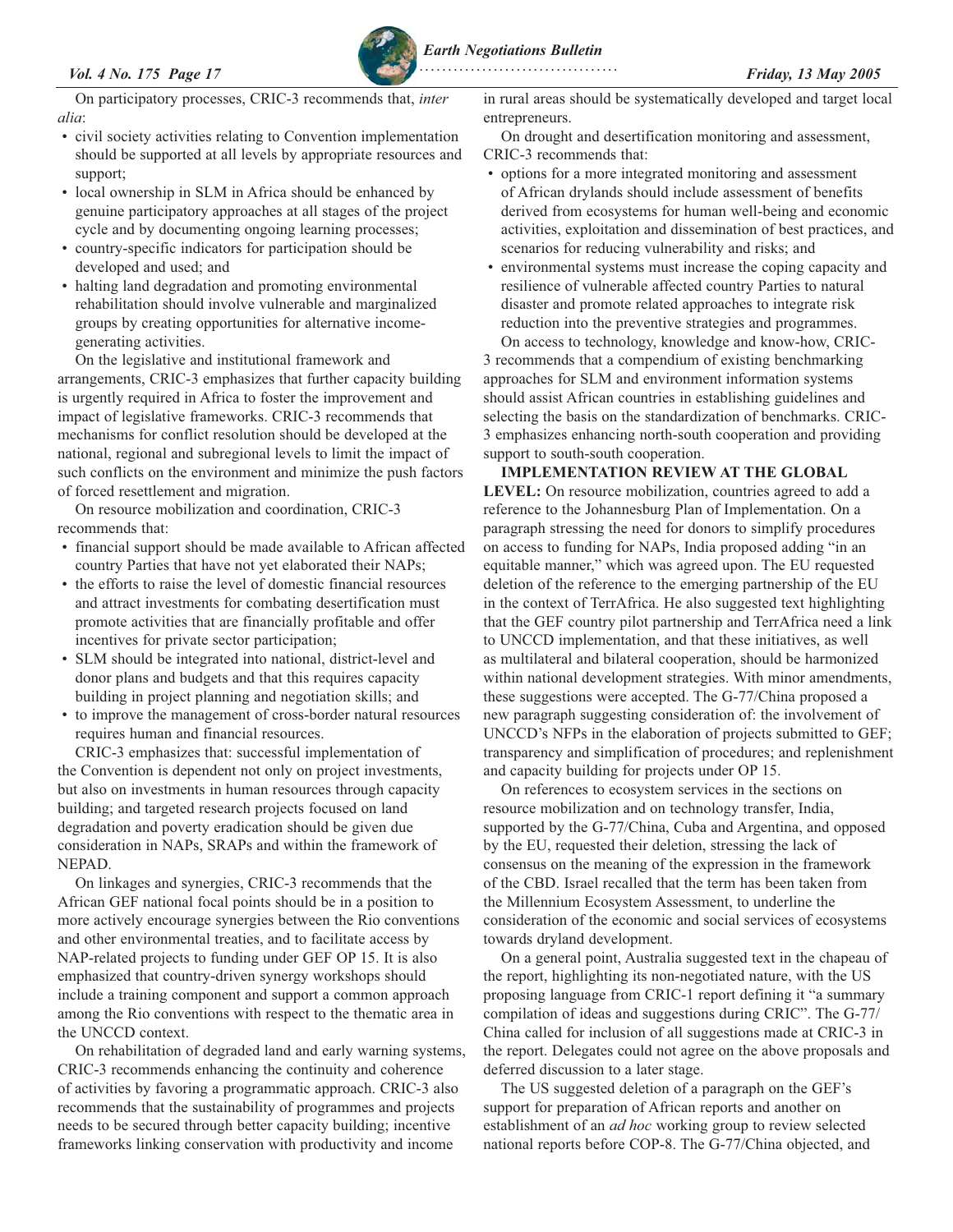

suggested that COP-7 take a decision with a view to permitting the Secretariat to facilitate undertaking a study, aiming at consolidating procedures for communication of information including a streamlined process and adjusted tools for review of implementation.

On technology transfer, the G-77/China proposed new text calling for more work from developed countries to formulate preferential policies to encourage public and private sectors to technology transfer to developing countries at a lower price.

On financing Convention implementation by multilateral agencies and institutions, Canada proposed, and delegates agreed, deleting a reference to COP-9 from a paragraph on the impact of the CRIC and the country-level partnership arrangement. On the same paragraph, the EU suggested an amendment to the reference to a lead donor approach (*chef de file*). Compromise language proposed by Brazil was agreed. Norway proposed, and delegates agreed, to delete the paragraph, suggesting that the COP may wish to mandate an in-depth evaluation of the implementation process focusing on such issues as the external and internal flow of resources embarked for the implementation of the convention.

The informal consultations on Tuesday resumed at 11:00 pm and went into the early morning of Wednesday, 11 May. During the late night session, the debate focused on review of poverty and environmental vulnerability and use of investment and economic incentives to cope with land degradation.

On adjustment to the elaboration process and implementation of action programmes, delegates also agreed on text on synergies between NAPs and national forest programmes in drylands or similar policy frameworks. On financing the Convention, participants agreed to add a reference to other countries covered by regional implementation annexes than Africa in the recommendation on financial support for completion of NAPs by 2005. A recommendation that developing countries should employ innovative means of resource mobilization was withdrawn.

The informal consultations resumed on Wednesday afternoon, 11 May. Participants also agreed to call the last section of the report "poverty and environmental vulnerability" and stressed the interdependency of the two and the need to keep them under review.

*Final Recommendations and Conclusions on the Implementation of the Convention at the Global Level***:** On the review process and procedures for communication of information, CRIC-3 recommends that:

- GEF and its implementing agencies should be asked to consider providing full financing for the next phase of the CRIC reporting cycle for annexes other than Africa;
- a revised version of the Help Guide should focus on, *inter alia*, lessons learned, positive impacts of action taken, ways to evaluate approaches and to step up best practices;
- the COP may invite the CST to improve the reliability of quantitative data in, and establish formats for biophysical and socioeconomic indicators for country profiles;
- national country reports should, *inter alia*: update and format data to ensure comparability of results; include maps of hot spots; and focus on trends, benchmarking and lessons learned;
- further elaboration of the items of country profiles should be included in the agenda of COP-7; and

• adequate and predictable funding for national reports should be ensured.

On efficiency and effectiveness of measures in reaching the end-users of natural resources, CRIC-3 recommends that:

- mainstreaming NAPs into national development frameworks should respond to ground-level demands and include local authorities, NGOs and communities, and monitoring should be decentralized;
- methodologies are necessary to identify spatial distribution of poverty;
- NAPS should receive due attention in country cooperation frameworks;
- support to mobile pastoralism in drylands should be prioritized; and
- pastoralism and sustainable use of rangelands should be kept under review by the COP and subsidiary bodies.

On experience sharing and information exchange, CRIC-3 recommends that CRIC-5 consider through a panel review the three remaining strategic areas for action of the Bonn Declaration: sustainable land use management, development of sustainable agriculture and ranching systems, and development of new and renewable energy sources. CRIC-3 also concludes that the COP may consider developing a matrix of policy options and practical measures to monitor progress in the strategic areas of the Bonn Declaration.

On implementation and necessary adjustments to the elaboration process and implementation of action programmes, CRIC-3 recommends that: NAPs should include strategies to reduce the causes of environmental migration and resettlement and mechanisms for conflict prevention, management and settlement; the macro-level legislative framework for the convention implementation must emphasize secure legal regime for poverty reduction and promotion of sustainable land use practices; and the COP could ask for a review or evaluation of the impact of land degradation on biodiversity loss and climate change.

On promoting technology transfer, CRIC-3 recommends that: • the thematic programme networks of regional action

- programmes should be provided with adequate resources;
- public-private and private-private partnership should be emphasized for the benefit of small-scale enterprises, with the support of predictable financing mechanisms;
- more work is needed by developed countries to formulate preferential policies to encourage technology transfer to developing countries;
- donor support for research should be more clearly aligned with UNCCD objectives; and
- fellowship programmes on land degradation and desertification should be supported. On financing Convention implementation, CRIC-3 recommends that:
- donors should coordinate their country-level response, including by using a lead donor approach (*chef de file*) in consultation with recipient countries;
- the GEF country pilot partnership should be supported by cofinancing arrangements in the context of national development strategies;
- the GM should identify points of entry into processes and modalities of international funding for specific countries; and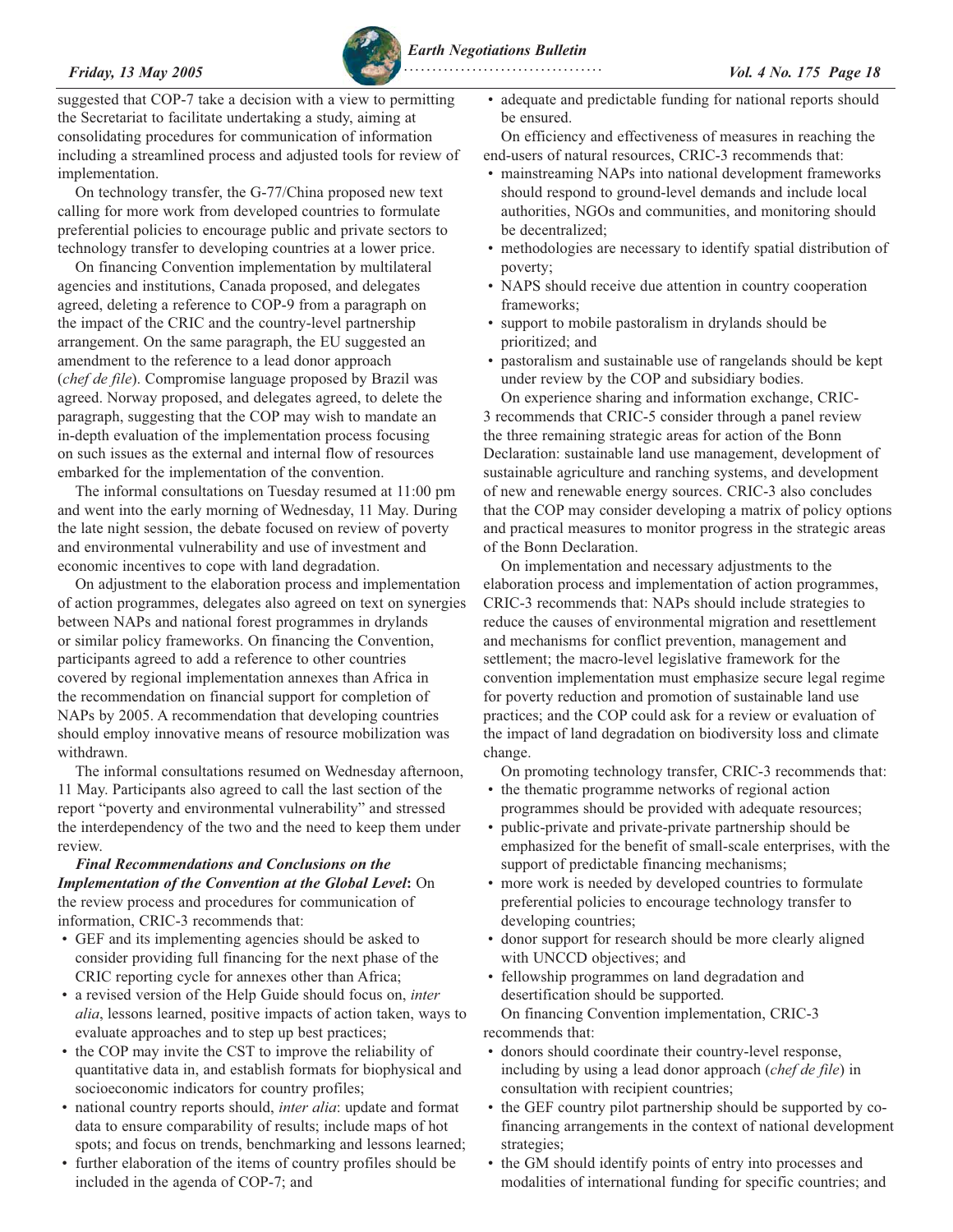### <span id="page-18-0"></span>*Vol. 4 No. 175 Page 19 Friday, 13 May 2005*



*Earth Negotiations Bulletin*

affected developing countries and other countries covered by regional implementation annexes, other than Africa, should be financially supported to finalize their NAPs by the end of 2005.

On political commitment and awareness raising, CRIC-3 recommends that: with regards to the IYDD, action is required at all levels to promote SLM in the UNCCD context, and Parties are invited to report at COP-8; and the 2005 Millennium Review Summit should underline the global magnitude of SLM and desertification in the context of MDG 7 (environmental sustainability) and MDG 1 (eradication of extreme poverty and hunger).

On poverty and environmental vulnerability, CRIC-3 recommends that poverty and environmental vulnerability are closely interdependent, and should be kept under review; and that multidisciplinary analysis and trans-disciplinary research must set up conditions for an early warning system for humanitarian crises.

### *CLOSING PLENARY*

On Tuesday afternoon, 10 May, Kenya, as the host government for COP-7, reported on the preparations for COP-7. He announced that a high-level segment would be organized, and urged delegations to send high-level officials to the meeting, with a view to providing opportunities to improve the implementation of the Convention.

On Wednesday afternoon, 11 May, Executive Secretary Diallo made a presentation on the declaration of 2006 as the "International Year of Deserts and Desertification," as adopted by the UN General Assembly resolution 58/211. He said that the IYDD presents an enhanced opportunity to strengthen the visibility and importance of dryland issues in the international environmental agenda. He also said that in celebrating the IYDD, a strategy paper to explore viable options and identify activities will be developed in collaboration with other UN and international organizations. He underscored that the celebration will help to achieve: long-term oriented implementation of the Convention; raising awareness on desertification; networking with all the stakeholders; and dissemination of information. Executive Secretary Diallo unveiled the logo for IYDD.

Chair El Ghaouth presented the draft report with amendments agreed upon during the informal consultations to the closing plenary on Wednesday afternoon (ICCD/CRIC(3)/L.1). Noting that CRIC will meet again during COP-7, he urged delegates to adopt the report, along with its recommendations and conclusions, without any further debate. The report was adopted.

In his closing remarks, Executive Secretary Diallo thanked delegates for the quality of debates and conclusions reached at the meeting. He said that CRIC-3 was marked by the high level of exchange of information on implementation of the Convention and helped drawing lessons learned and improving the programme of actions in the future. Emphasizing the importance of human resources, adequate funding and knowledge to fight desertification, he called for action in the field for the implementation of the Convention.

Chair El Ghaouth thanked everyone for their support. He gaveled the meeting to a close at 6:45 pm.

# **A BRIEF ANALYSIS OF CRIC-3**

CRIC-3 participants left Bundeshaus on Wednesday, 11 May, with mixed feelings. On the one hand, many viewed the session as a meaningful and interesting exercise, which evaluated the implementation of the Convention, focused on Africa, and identified the main issues to be addressed and actions to be taken in the future, particularly at COP-7. The review of the implementation of the Convention in Africa indicated that African countries have made progress, especially in the areas of awareness raising, establishment or strengthening of institutions, and the development of national action programmes (NAPs). On the other hand, CRIC-3 demonstrated that the UNCCD was still struggling and its implementation is still not on track after entering into force nearly nine years ago, mainly due to the lack of financial resources. Burdened with numerous long presentations, CRIC-3 did not allow much time for participants to engage in more in-depth dialogues, which could have enabled the meeting to achieve better results. If COP-6 in 2003 indeed started a transition from awareness raising to implementation, then CRIC-3 could be considered as a small step forward in this yet incomplete transition.

# *FROM AWARENESS RAISING TO IMPLEMENTATION*

The UNCCD has often been referred to as the poor sister among the three Rio conventions. Affected developing countries have been appealing to the developed countries to increase their financial support since the first day of the negotiation of the Convention in 1993. The fact that CRIC-3 had been postponed due to funding constraints has not been lost on anyone. Financial resources at the national level are scarce both in developed and developing countries because desertification is still not seen as a priority on national agendas, and consequently, does not benefit from targeted budgets. Developed countries have overcome this problem, at least partly, by integrating desertification activities into other "hot topics" on national environmental agendas, such as climate change and biodiversity. Developing countries, however, have had difficulty in finding national funding, particularly because land degradation is not an appealing issue to private investors. Consequently, to them partnership building seems just a hypothetical option. International funding from developed country Parties was also considered meager, with the EU repeatedly calling for mainstreaming NAPs into national development strategies as the only effective guidance to bilateral and multilateral donors. The adoption of participatory approaches to implementation and mainstreaming NAPs has become another prerequisite for accessing to international funding.

The establishment of GEF Operational Programme 15 (OP 15), as a financial mechanism for Convention implementation, is welcomed by all countries, but at the same time it is also the root of controversy. During the current replenishment, developing countries noted with concern that the UNCCD is still not a GEF priority as compared to the other two Rio conventions, and that funds allocated to OP 15 are insufficient and not directly linked to the UNCCD implementation projects. Besides the obvious call at CRIC-3 for the fourth GEF replenishment to increase the allocation of funding to OP 15, contention surrounded the future conclusion of a Memorandum of Understanding with the GEF on the Convention. With the draft MOU to be discussed at COP-7,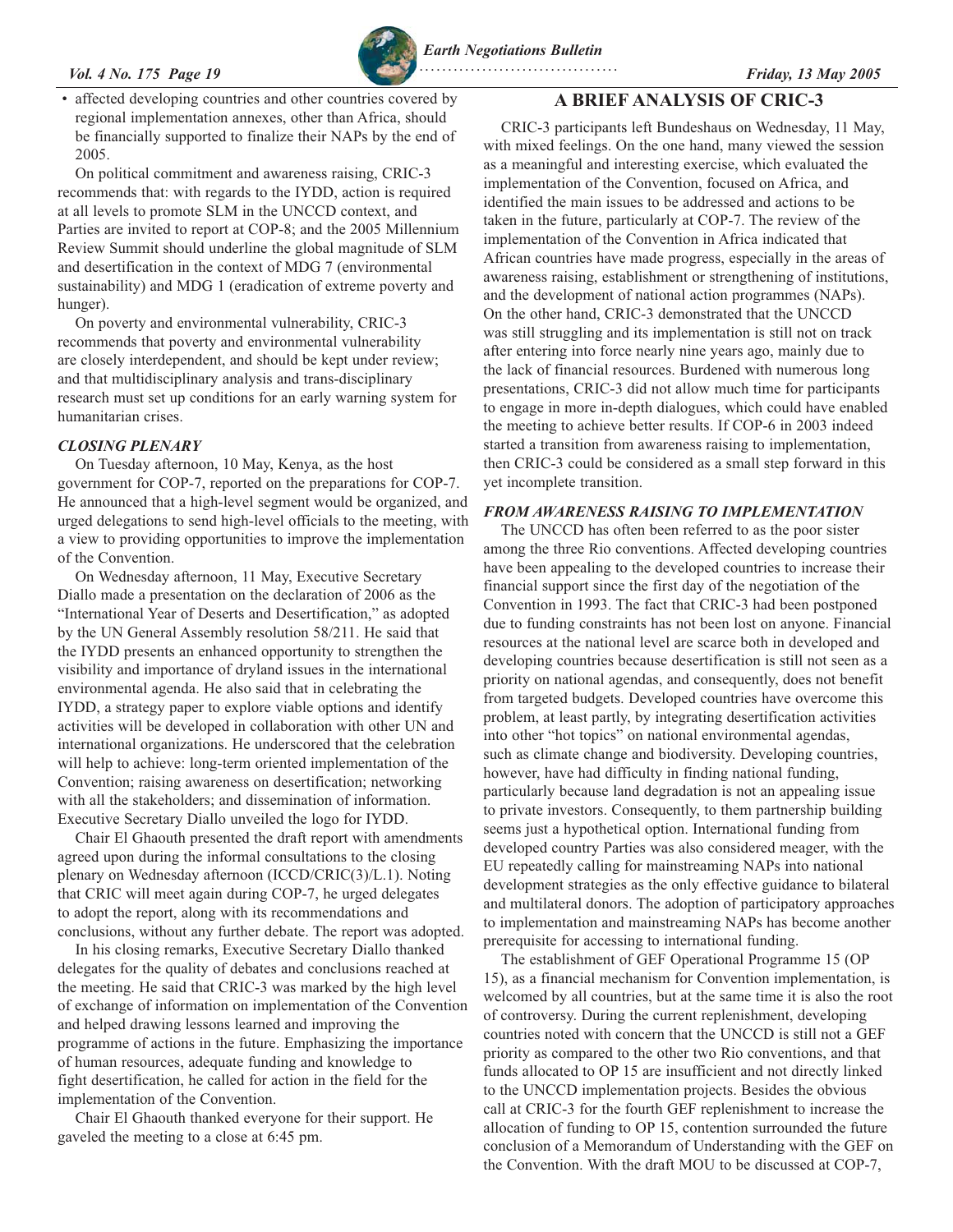

and so much confusion as to its potential in bringing UNCCD to an equal footing with the Convention on Biological Diversity and the UN Framework Convention on Climate Change, within the context of funding from GEF, this will be definitely one of the more challenging issues in Nairobi.

Another facet of the resource mobilization debate was the effectiveness of the Global Mechanism (GM), which was established as an instrument to facilitate the rationalization of resource allocation and mobilization of additional resources. Many were surprised to hear about a new focus on "instrumental" resources in addition to "financial" ones in the work of the GM. Some countries complained that it has not been successful in fulfilling its mandate, with the G-77/China calling for increased transparency and efficiency in its operations. The EU urged the GM and the UNCCD Secretariat to better define their respective roles and responsibilities, and work more closely for the attainment of the UNCCD goals.

Still on resource mobilization, the future operations of TerrAfrica and its possible interactions with GEF and the GM were not clear to many delegates. TerrAfrica is an initiative, at an early stage of its development, of the Secretariat and the World Bank to provide a "flexible, result-oriented, multi-partner platform to promote a different business model to better channel financial and non-financial resources" to support sustainable land management in sub-Saharan Africa. The initiative was introduced during a very well-attended side event, and was supposed to be presented in the plenary but, due to the fact that the meeting was running one day late, it never was. The reference to TerrAfrica in the CRIC-3 report, thus, raised many questions among delegates as to when it will become operational and in what ways it will support UNCCD implementation. This could be yet another tempestuous issue at COP-7.

### *MEETING THE CRIC'S OBJECTIVES?*

The objectives of the CRIC, as established by COP-5, were to assist the COP in reviewing the implementation of the Convention in light of experiences gained at the national, regional and international levels to facilitate exchange of information on measures adopted by the Parties, to draw conclusions, and to propose to the COP concrete recommendations on further steps in the implementation of the Convention. Did CRIC-3 meet these objectives?

Twenty-three documents were prepared and distributed by the Secretariat at CRIC-3. African country Parties submitted 49 national reports, of which the 48 submitted before the 13 January deadline were synthesized and analyzed by the Committee of Science and Technology (CST) before CRIC-3. As a result of this review, the CST Group of Experts and many delegations noted the need for measurable and comparable indicators and for a stronger scientific base for the convention implementation. After a constructive exchange of experiences on indicators and the use of science, delegates made valuable recommendations at CRIC-3 on this issue.

The session, however, did not fully meet the expectations of many Parties. One reason was limited participation. Both Chair El Ghaouth and Executive Secretary Diallo opened CRIC-3 with a statement on the inadequate and late submission of financial resources to allow broader participation of affected countries and NGOs. It was also noted that many participants were newcomers

to the UNCCD process, thus shading some doubts as to the priority attached by governments to this technical meeting, with the result that the effectiveness of CRIC was hampered by these participants' limited familiarity with the process. On the organizational side, the meeting was overburdened with many, often long, presentations that took up much of the time reserved for interactive dialogues. Some delegates said that the session could have concentrated on analysis and policy recommendations, rather than repeating the content of the reports and other official documents on implementation status and activities. Some participants suggested that future CRIC sessions could be shorter and manage time more efficiently. From a substantial point of view, participants remarked that some important issues, such as water and biodiversity, were not adequately addressed. These weaknesses prevented the meeting from having the in-depth and full exchange of views necessary to make more operational recommendations to COP-7. If, on the side of the Parties, much still needs to be done in prioritizing desertification at the national and international levels, on the side of the Secretariat still a lot needs to be done for improving its efficiency.

In considering whether CRIC-3 met its objectives, most participants found the exchange of views on implementation in Africa useful, however, they noted the limited effectiveness of the meeting and the lack of adequate discussion on policy recommendations. These impressions of the CRIC's work will be another input to COP-7, which will review the mandate, functions and modalities of operation of CRIC for the first time since its establishment.

### *LOOKING FOR ANSWERS*

The recurrent question at CRIC-3 (and throughout the Convention's history) was how to raise the profile of UNCCD and accelerate its implementation? Besides raising awareness, mobilizing resources, strengthening the UNCCD scientific base and prioritizing desertification at the national and international levels, participants to CRIC-3 repeatedly called for the promotion of both north-south and south-south cooperation, and for transfer of modern and traditional technologies.

In addition, new opportunities for the UNCCD are on the horizon. The September 2005 Millennium Review Summit could provide a first-class stage for renewing international commitment to the Convention. Many countries agree that fighting desertification is crucial to achieving the Millennium Development Goals (MDGs), both in terms of eradicating rural poverty and preventing environmental degradation. To evaluate the outcomes of CRIC-3, one should certainly see how the MDG-related recommendations will turn into a reality.

Another opportunity is the celebration of the International Year of Deserts and Desertification in 2006, which will focus on environmental, socioeconomic, cultural and scientific elements of hyper-arid areas and drylands. For this, more time lies ahead, allowing for strategic planning, and discussions at COP-7 will certainly focus on how the UNCCD can best seize the momentum for raising the profile of desertification in the crowded environmental arena, attracting more funds, and building strong synergies and linkages with old and new UN partners.